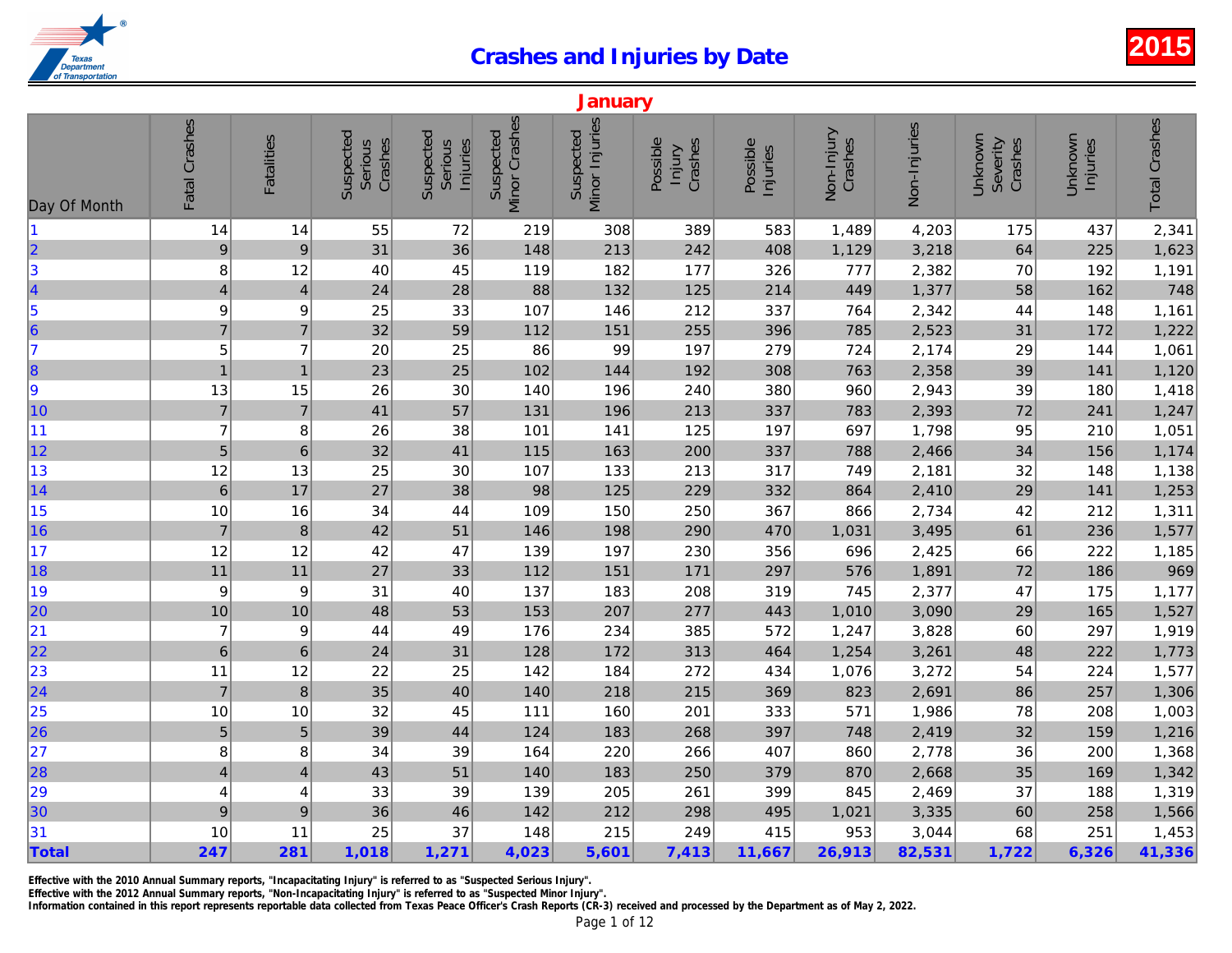|                         | February         |                   |                                 |                                  |                            |                             |                               |                      |                       |              |  |  |
|-------------------------|------------------|-------------------|---------------------------------|----------------------------------|----------------------------|-----------------------------|-------------------------------|----------------------|-----------------------|--------------|--|--|
| Day Of Month            | Fatal Crashes    | <b>Fatalities</b> | Suspected<br>Crashes<br>Serious | Suspected<br>Serious<br>Injuries | Minor Crashes<br>Suspected | Minor Injuries<br>Suspected | Possible<br>Crashes<br>Injury | Possible<br>Injuries | Non-Injury<br>Crashes | Non-Injuries |  |  |
|                         | 10               | 14                | 22                              | 26                               | 118                        | 166                         | 192                           | 311                  | 692                   | 2,078        |  |  |
| <sub>2</sub>            | 10               | 12                | 36                              | 38                               | 115                        | 157                         | 264                           | 416                  | 816                   | 2,508        |  |  |
| $ 3\rangle$             | 8                | 12                | 22                              | 24                               | 104                        | 146                         | 282                           | 438                  | 985                   | 2,853        |  |  |
| 4                       | $\overline{7}$   | 8                 | 41                              | 54                               | 128                        | 162                         | 263                           | 414                  | 936                   | 2,707        |  |  |
| $\vert$ 5               | $\overline{7}$   | 8                 | 28                              | 36                               | 121                        | 166                         | 229                           | 346                  | 843                   | 2,579        |  |  |
| $\overline{\mathbf{6}}$ | $\overline{7}$   | $\overline{7}$    | 33                              | 41                               | 133                        | 189                         | 266                           | 398                  | 988                   | 3,154        |  |  |
| $\overline{7}$          | 5                | 5                 | 41                              | 49                               | 157                        | 208                         | 225                           | 430                  | 788                   | 2,730        |  |  |
| $\vert$ 8               | 14               | 16                | 62                              | 74                               | 148                        | 208                         | 181                           | 316                  | 679                   | 2,217        |  |  |
| 9                       | $\overline{c}$   | $\overline{c}$    | 37                              | 41                               | 167                        | 214                         | 275                           | 457                  | 890                   | 2,834        |  |  |
| 10                      | 10               | 10                | 38                              | 48                               | 150                        | 216                         | 261                           | 390                  | 899                   | 2,892        |  |  |
| 11                      | 5                | 5                 | 41                              | 48                               | 133                        | 176                         | 287                           | 427                  | 932                   | 3,013        |  |  |
| 12                      | $\,$ 6 $\,$      | $\overline{7}$    | 39                              | 53                               | 126                        | 182                         | 247                           | 404                  | 932                   | 2,799        |  |  |
| 13                      | 9                | 9                 | 45                              | 57                               | 179                        | 257                         | 337                           | 502                  | 1,146                 | 3,881        |  |  |
| 14                      | 14               | 15                | 43                              | 54                               | 160                        | 240                         | 263                           | 491                  | 864                   | 3,124        |  |  |
| 15                      | 11               | 13                | 45                              | 61                               | 120                        | 182                         | 215                           | 373                  | 724                   | 2,372        |  |  |
| 16                      | 5                | 5                 | 26                              | 34                               | 139                        | 192                         | 202                           | 336                  | 885                   | 2,642        |  |  |
| 17                      | $\overline{7}$   | $\overline{7}$    | 23                              | 28                               | 138                        | 183                         | 260                           | 391                  | 847                   | 2,707        |  |  |
| 18                      | $\overline{7}$   | $\overline{7}$    | $30\,$                          | 36                               | 127                        | 154                         | 278                           | 437                  | 999                   | 3,083        |  |  |
| 19                      | 5                | 5                 | 37                              | 51                               | 106                        | 179                         | 261                           | 425                  | 894                   | 2,867        |  |  |
| 20                      | $\overline{7}$   | $\overline{7}$    | 44                              | 51                               | 121                        | 184                         | 318                           | 482                  | 957                   | 3,057        |  |  |
| 21                      | 11               | 11                | 48                              | 57                               | 135                        | 169                         | 222                           | 348                  | 823                   | 2,965        |  |  |
| 22                      | 12               | 13                | 34                              | 44                               | 149                        | 209                         | 228                           | 391                  | 963                   | 2,704        |  |  |
| 23                      | 8                | 8                 | 45                              | 50                               | 165                        | 215                         | 284                           | 405                  | 1,397                 | 3,457        |  |  |
| $\overline{24}$         | $\boldsymbol{8}$ | $\boldsymbol{9}$  | 18                              | 21                               | 87                         | 127                         | 216                           | 322                  | 854                   | 2,296        |  |  |
| 25                      | 8                | 8                 | 25                              | 29                               | 127                        | 161                         | 284                           | 426                  | 1,062                 | 2,994        |  |  |
| 26                      | $\mathbf{1}$     | 5                 | 26                              | 29                               | 109                        | 157                         | 268                           | 385                  | 955                   | 2,815        |  |  |
| 27                      | 4                | 4                 | 46                              | 55                               | 202                        | 274                         | 320                           | 474                  | 1,601                 | 4,418        |  |  |
| 28                      | $\overline{7}$   | 9                 | 40                              | 49                               | 171                        | 242                         | 256                           | 428                  | 1,246                 | 3,503        |  |  |
| <b>Total</b>            | 215              | 241               | 1,015                           | 1,238                            | 3,835                      | 5,315                       | 7,184                         | 11,363               | 26,597                | 81,249       |  |  |

Effective with the 2010 Annual Summary reports, "Incapacitating Injury" is referred to as "Suspected Serious Injury".

Effective with the 2012 Annual Summary reports, "Non-Incapacitating Injury" is referred to as "Suspected Minor Injury".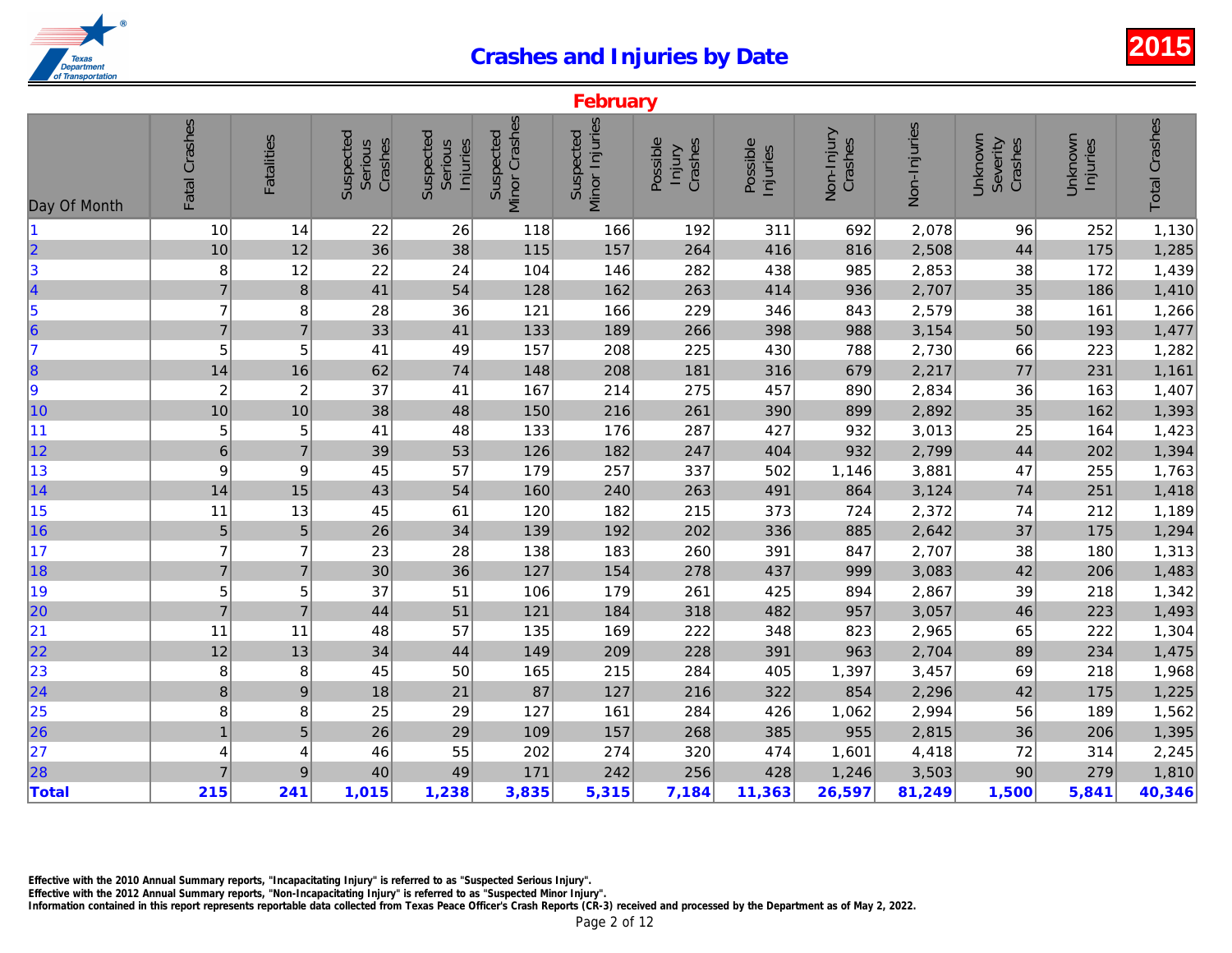|                                                       |                           |                   |                                 |                                  |                            | <b>March</b>                |                               |                      |                       |              |
|-------------------------------------------------------|---------------------------|-------------------|---------------------------------|----------------------------------|----------------------------|-----------------------------|-------------------------------|----------------------|-----------------------|--------------|
| Day Of Month                                          | Fatal Crashes             | <b>Fatalities</b> | Suspected<br>Crashes<br>Serious | Suspected<br>Serious<br>Injuries | Minor Crashes<br>Suspected | Minor Injuries<br>Suspected | Possible<br>Crashes<br>Injury | Possible<br>Injuries | Non-Injury<br>Crashes | Non-Injuries |
| $\vert$ 1                                             | $\overline{7}$            | 9                 | 30                              | 48                               | 97                         | 138                         | 191                           | 277                  | 816                   | 2,289        |
| $\overline{\mathbf{2}}$                               | $\overline{\mathcal{L}}$  | $\overline{4}$    | 24                              | 28                               | 122                        | 163                         | 243                           | 365                  | 853                   | 2,508        |
| $\vert$ 3                                             | $\overline{7}$            | 8                 | 25                              | 31                               | 133                        | 174                         | 271                           | 428                  | 1,004                 | 3,007        |
| $\begin{array}{c}\n4 \\ 5 \\ 6\n\end{array}$          | 11                        | 13                | 34                              | 43                               | 140                        | 184                         | 284                           | 444                  | 1,134                 | 3,190        |
|                                                       | 3                         | 4                 | 32                              | 34                               | 126                        | 169                         | 207                           | 298                  | 1,004                 | 2,626        |
|                                                       | 9                         | 10                | 42                              | 54                               | 179                        | 249                         | 328                           | 536                  | 1,155                 | 3,707        |
| 17                                                    | 10                        | 12                | 33                              | 51                               | 118                        | 167                         | 219                           | 391                  | 769                   | 2,600        |
| 8                                                     | 11                        | 16                | 36                              | 46                               | 138                        | 183                         | 222                           | 372                  | 777                   | 2,433        |
| 9                                                     | 9                         | 9                 | 26                              | 35                               | 153                        | 217                         | 285                           | 412                  | 1,186                 | 3,218        |
| 10                                                    | 5                         | $\,6\,$           | 33                              | 40                               | 105                        | 149                         | 233                           | 345                  | 768                   | 2,420        |
| 11                                                    | 8                         | 9                 | 26                              | 46                               | 107                        | 150                         | 233                           | 338                  | 729                   | 2,340        |
| 12                                                    | $\,$ 6 $\,$               | $6\phantom{1}$    | 43                              | 50                               | 151                        | 222                         | 280                           | 463                  | 992                   | 3,190        |
| 13                                                    | 6                         | 6                 | 42                              | 58                               | 167                        | 222                         | 266                           | 427                  | 1,054                 | 3,467        |
| 14                                                    | 9                         | 12                | 37                              | 48                               | 145                        | 206                         | 237                           | 404                  | 830                   | 2,920        |
| 15                                                    | 16                        | 17                | 39                              | 46                               | 142                        | 208                         | 182                           | 323                  | 641                   | 2,247        |
| 16                                                    | $\boldsymbol{9}$          | 13                | 40                              | 55                               | 123                        | 167                         | 257                           | 375                  | 797                   | 2,577        |
| 17                                                    | 8                         | 9                 | 39                              | 47                               | 131                        | 170                         | 289                           | 481                  | 897                   | 2,889        |
| 18                                                    | $\boldsymbol{9}$          | $\boldsymbol{9}$  | 39                              | 49                               | 125                        | 171                         | 288                           | 467                  | 928                   | 2,811        |
| 19                                                    | 11                        | 11                | 36                              | 49                               | 133                        | 183                         | 243                           | 393                  | 882                   | 2,716        |
| 20                                                    | 9                         | 14                | 44                              | 53                               | 174                        | 245                         | 302                           | 457                  | 1,197                 | 3,790        |
| 21                                                    | 10                        | 14                | 33                              | 51                               | 155                        | 217                         | 273                           | 431                  | 1,033                 | 3,129        |
| 22                                                    | $\overline{7}$            | $\bf 8$           | 32                              | 38                               | 151                        | 213                         | 162                           | 300                  | 703                   | 2,392        |
| 23                                                    | 8                         | 8                 | 25                              | 32                               | 166                        | 215                         | 310                           | 482                  | 1,006                 | 3,205        |
| $\overline{24}$                                       | $\overline{6}$            | $\overline{7}$    | 37                              | 42                               | 163                        | 221                         | 293                           | 490                  | 892                   | 2,887        |
|                                                       | 5                         | $\overline{7}$    | 39                              | 45                               | 144                        | 191                         | 267                           | 401                  | 891                   | 2,941        |
| $\begin{array}{r} \n \boxed{25} \\  26\n \end{array}$ | $\ensuremath{\mathsf{3}}$ | 3                 | 30                              | 40                               | 161                        | 198                         | 253                           | 406                  | 913                   | 2,784        |
| 27                                                    | 8                         | 8                 | 38                              | 43                               | 172                        | 222                         | 332                           | 548                  | 1,094                 | 3,609        |
| 28                                                    | $\overline{7}$            | $\overline{7}$    | 59                              | 67                               | 191                        | 287                         | 288                           | 512                  | 927                   | 3,497        |
| 29                                                    | 16                        | 18                | 49                              | 56                               | 165                        | 235                         | 193                           | 334                  | 684                   | 2,422        |
| 30                                                    | 10                        | 10                | 29                              | 45                               | 139                        | 194                         | 270                           | 405                  | 833                   | 2,615        |
| 31                                                    | 15                        | 15                | 28                              | 36                               | 162                        | 221                         | 261                           | 423                  | 896                   | 2,841        |
| Total                                                 | 262                       | 302               | 1,099                           | 1,406                            | 4,478                      | 6,151                       | 7,962                         | 12,728               | 28,285                | 89,267       |

Effective with the 2010 Annual Summary reports, "Incapacitating Injury" is referred to as "Suspected Serious Injury".

Effective with the 2012 Annual Summary reports, "Non-Incapacitating Injury" is referred to as "Suspected Minor Injury".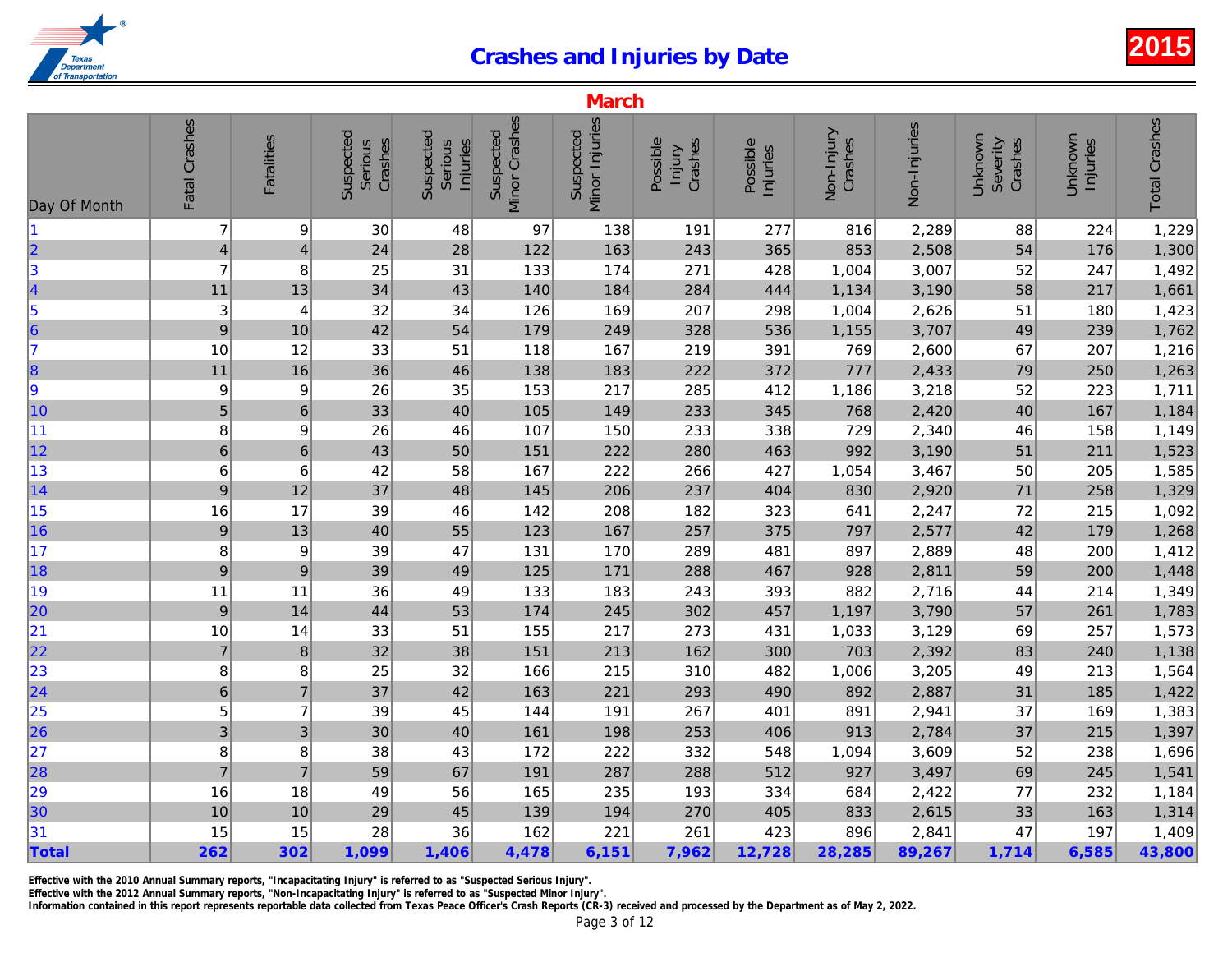|                                                          |                  |                   |                                 |                                  |                            | April                       |                               |                      |                       |              |
|----------------------------------------------------------|------------------|-------------------|---------------------------------|----------------------------------|----------------------------|-----------------------------|-------------------------------|----------------------|-----------------------|--------------|
| Day Of Month                                             | Fatal Crashes    | <b>Fatalities</b> | Suspected<br>Crashes<br>Serious | Suspected<br>Serious<br>Injuries | Minor Crashes<br>Suspected | Minor Injuries<br>Suspected | Possible<br>Crashes<br>Injury | Possible<br>Injuries | Non-Injury<br>Crashes | Non-Injuries |
| 11                                                       | 6                | 6                 | 46                              | 51                               | 167                        | 227                         | 310                           | 504                  | 927                   | 3,005        |
| $\begin{array}{c c} 2 & 3 \\ 3 & 4 \\ 5 & 6 \end{array}$ | $\overline{7}$   | $\overline{7}$    | 29                              | 35                               | 154                        | 203                         | 304                           | 478                  | 944                   | 3,266        |
|                                                          | 5                | 5                 | 43                              | 52                               | 157                        | 224                         | 278                           | 497                  | 950                   | 3,427        |
|                                                          | 14               | 14                | 38                              | 51                               | 127                        | 190                         | 240                           | 394                  | 783                   | 2,775        |
|                                                          | 9                | 9                 | 34                              | 43                               | 124                        | 177                         | 183                           | 331                  | 644                   | 2,283        |
|                                                          | 11               | 13                | 34                              | 39                               | 151                        | 202                         | 279                           | 422                  | 937                   | 2,969        |
| 7                                                        | 5                | 5                 | 38                              | 41                               | 146                        | 185                         | 238                           | 365                  | 856                   | 2,643        |
| 8                                                        | $\boldsymbol{9}$ | $\boldsymbol{9}$  | 29                              | 36                               | 142                        | 181                         | 258                           | 421                  | 835                   | 2,577        |
| 9                                                        | $\mathbf 1$      | 1                 | 29                              | 30                               | 149                        | 198                         | 232                           | 388                  | 922                   | 2,763        |
| 10                                                       | $\mathbf{3}$     | $\sqrt{3}$        | 42                              | 45                               | 180                        | 243                         | 319                           | 476                  | 1,144                 | 3,626        |
| 11                                                       | 17               | 18                | 36                              | 45                               | 153                        | 212                         | 265                           | 447                  | 824                   | 2,985        |
| 12                                                       | 12               | 16                | 44                              | 59                               | 130                        | 188                         | 198                           | 354                  | 702                   | 2,297        |
| 13                                                       | 11               | 12                | 29                              | 31                               | 157                        | 222                         | 294                           | 447                  | 1,012                 | 3,016        |
| 14                                                       | $\overline{7}$   | $\boldsymbol{9}$  | 29                              | 37                               | 126                        | 159                         | 264                           | 412                  | 918                   | 2,715        |
| 15                                                       | 5                | 5                 | 25                              | 31                               | 149                        | 192                         | 283                           | 434                  | 813                   | 2,566        |
| 16                                                       | $\overline{5}$   | $\sqrt{5}$        | 37                              | 49                               | 133                        | 171                         | 282                           | 433                  | 965                   | 2,932        |
| 17                                                       | 5                | 6                 | 38                              | 53                               | 167                        | 220                         | 311                           | 494                  | 1,200                 | 3,796        |
| 18                                                       | 15               | 19                | 43                              | 54                               | 157                        | 214                         | 265                           | 440                  | 878                   | 2,937        |
| 19                                                       | 8                | 8                 | 49                              | 60                               | 150                        | 229                         | 200                           | 380                  | 663                   | 2,371        |
| 20                                                       | $\,$ 6 $\,$      | $\,6\,$           | 31                              | 39                               | 137                        | 158                         | 255                           | 387                  | 817                   | 2,586        |
| 21                                                       | 4                | 6                 | 29                              | 35                               | 126                        | 196                         | 295                           | 438                  | 854                   | 2,635        |
| 22                                                       | 10               | 13                | 32                              | 39                               | 150                        | 215                         | 256                           | 407                  | 838                   | 2,592        |
| 23                                                       | 6                | $\,6$             | 29                              | 33                               | 149                        | 186                         | 220                           | 374                  | 877                   | 2,704        |
| $\overline{24}$                                          | 10               | 11                | 45                              | 62                               | 185                        | 249                         | 314                           | 506                  | 1,202                 | 3,738        |
|                                                          | 12               | 13                | 44                              | 60                               | 172                        | 265                         | 293                           | 515                  | 993                   | 3,396        |
| 25<br>26                                                 | 12               | 12                | 33                              | 40                               | 126                        | 192                         | 185                           | 313                  | 596                   | 2,028        |
| 27                                                       | $\overline{7}$   | 9                 | 38                              | 46                               | 165                        | 241                         | 272                           | 434                  | 924                   | 2,847        |
| 28                                                       | $\mathbf 2$      | $\boldsymbol{2}$  | 26                              | 28                               | 137                        | 179                         | 234                           | 333                  | 809                   | 2,499        |
| 29                                                       | 4                | 4                 | 37                              | 53                               | 131                        | 178                         | 324                           | 502                  | 914                   | 3,097        |
| 30                                                       | 6                | $\overline{7}$    | 37                              | 52                               | 149                        | 203                         | 301                           | 481                  | 1,022                 | 3,317        |
| Total                                                    | 234              | 259               | 1,073                           | 1,329                            | 4,446                      | 6,099                       | 7,952                         | 12,807               | 26,763                | 86,388       |
|                                                          |                  |                   |                                 |                                  |                            |                             |                               |                      |                       |              |

Effective with the 2010 Annual Summary reports, "Incapacitating Injury" is referred to as "Suspected Serious Injury".

Effective with the 2012 Annual Summary reports, "Non-Incapacitating Injury" is referred to as "Suspected Minor Injury".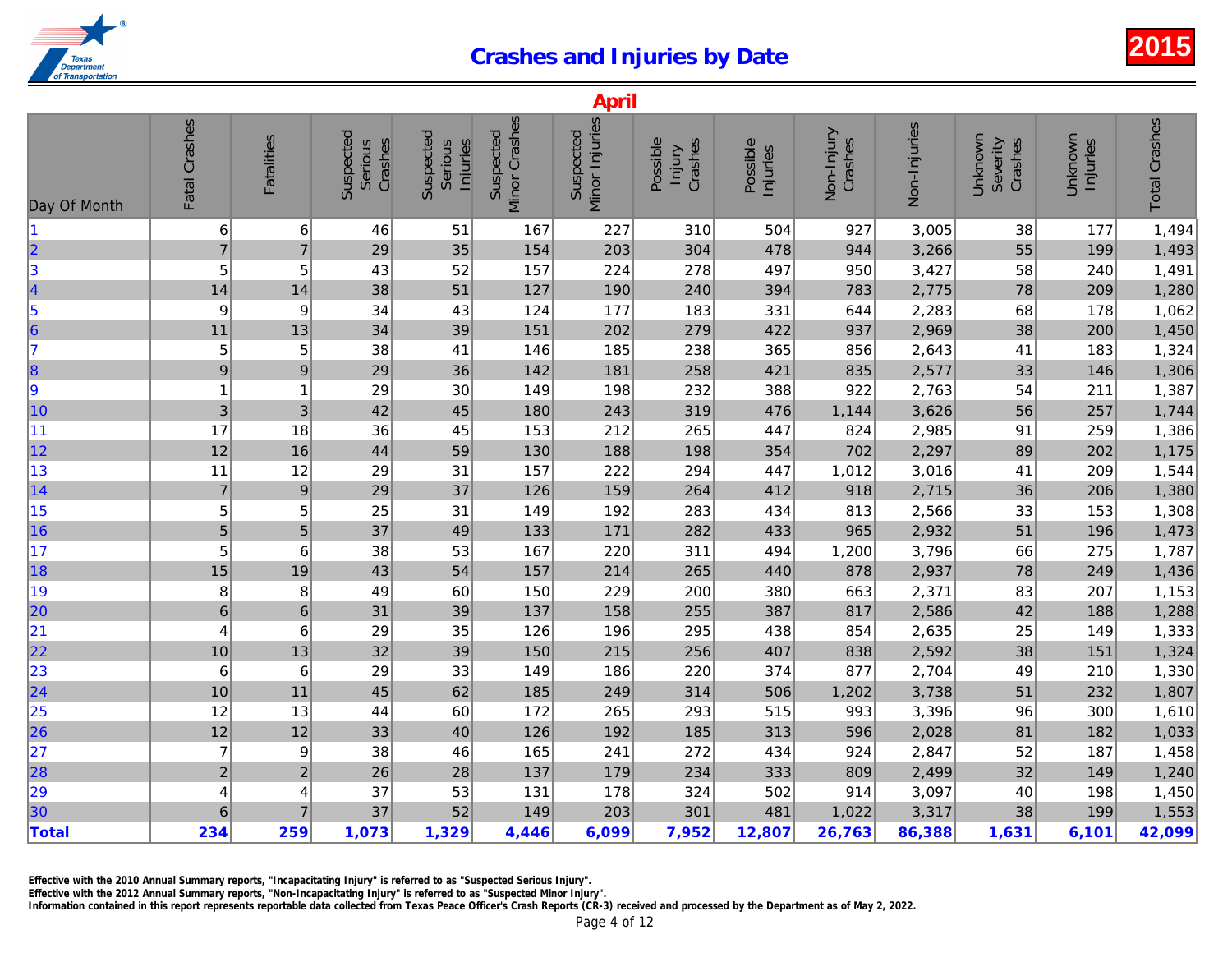| Minor Crashes<br>Fatal Crashes<br>Minor Injuries<br>Non-Injuries<br>Suspected<br>Suspected<br>Suspected<br>Suspected<br>Non-Injury<br><b>Fatalities</b><br>Crashes<br>Possible<br>Crashes<br>Crashes<br>Serious<br>Possible<br>Serious<br>Injuries<br>lnjury<br>Injuries<br>Day Of Month<br>53<br>369<br>583<br>1,132<br>3,867<br>$\vert$ 1<br>14<br>191<br>259<br>14<br>64<br>$\overline{\mathbf{2}}$<br>834<br>2,920<br>$\overline{7}$<br>$\boldsymbol{8}$<br>49<br>60<br>172<br>235<br>269<br>445<br>$\begin{array}{c} 3 \\ 4 \\ 5 \\ 6 \end{array}$<br>2,424<br>18<br>19<br>44<br>62<br>181<br>240<br>218<br>423<br>685<br>$\,$ 6 $\,$<br>$\overline{7}$<br>2,935<br>34<br>41<br>166<br>218<br>301<br>426<br>918 |
|----------------------------------------------------------------------------------------------------------------------------------------------------------------------------------------------------------------------------------------------------------------------------------------------------------------------------------------------------------------------------------------------------------------------------------------------------------------------------------------------------------------------------------------------------------------------------------------------------------------------------------------------------------------------------------------------------------------------|
|                                                                                                                                                                                                                                                                                                                                                                                                                                                                                                                                                                                                                                                                                                                      |
|                                                                                                                                                                                                                                                                                                                                                                                                                                                                                                                                                                                                                                                                                                                      |
|                                                                                                                                                                                                                                                                                                                                                                                                                                                                                                                                                                                                                                                                                                                      |
|                                                                                                                                                                                                                                                                                                                                                                                                                                                                                                                                                                                                                                                                                                                      |
|                                                                                                                                                                                                                                                                                                                                                                                                                                                                                                                                                                                                                                                                                                                      |
| 8<br>33<br>39<br>185<br>447<br>969<br>3,021<br>9<br>146<br>303                                                                                                                                                                                                                                                                                                                                                                                                                                                                                                                                                                                                                                                       |
| 8<br>8<br>30<br>38<br>2,943<br>134<br>204<br>286<br>444<br>979                                                                                                                                                                                                                                                                                                                                                                                                                                                                                                                                                                                                                                                       |
| 17<br>42<br>200<br>292<br>957<br>3,039<br>11<br>63<br>152<br>464<br>11                                                                                                                                                                                                                                                                                                                                                                                                                                                                                                                                                                                                                                               |
| $\begin{array}{c} 8 \\ 9 \end{array}$<br>3,863<br>35<br>9<br>11<br>43<br>163<br>225<br>303<br>476<br>1,194                                                                                                                                                                                                                                                                                                                                                                                                                                                                                                                                                                                                           |
| 12<br>50<br>899<br>3,020<br>12<br>64<br>155<br>233<br>235<br>424                                                                                                                                                                                                                                                                                                                                                                                                                                                                                                                                                                                                                                                     |
| 10<br>32<br>2,511<br>19<br>22<br>52<br>148<br>232<br>202<br>364<br>746                                                                                                                                                                                                                                                                                                                                                                                                                                                                                                                                                                                                                                               |
| 11<br>5<br>37<br>5<br>42<br>137<br>186<br>279<br>422<br>932<br>2,767                                                                                                                                                                                                                                                                                                                                                                                                                                                                                                                                                                                                                                                 |
| 12<br>5<br>453<br>$\overline{\mathcal{L}}$<br>29<br>33<br>155<br>210<br>305<br>1,094<br>3,214                                                                                                                                                                                                                                                                                                                                                                                                                                                                                                                                                                                                                        |
| 13<br>9<br>32<br>142<br>196<br>317<br>1,142<br>3,264<br>11<br>40<br>481                                                                                                                                                                                                                                                                                                                                                                                                                                                                                                                                                                                                                                              |
| 14<br>$\overline{5}$<br>$\overline{5}$<br>36<br>40<br>126<br>189<br>272<br>892<br>2,797<br>411                                                                                                                                                                                                                                                                                                                                                                                                                                                                                                                                                                                                                       |
| 15<br>$\overline{7}$<br>$\overline{7}$<br>38<br>167<br>220<br>323<br>520<br>1,135<br>3,549<br>49                                                                                                                                                                                                                                                                                                                                                                                                                                                                                                                                                                                                                     |
| 16<br>$\boldsymbol{9}$<br>2,858<br>46<br>62<br>157<br>224<br>387<br>809<br>10<br>220                                                                                                                                                                                                                                                                                                                                                                                                                                                                                                                                                                                                                                 |
| 17<br>15<br>42<br>50<br>763<br>2,315<br>17<br>151<br>230<br>210<br>340                                                                                                                                                                                                                                                                                                                                                                                                                                                                                                                                                                                                                                               |
| 18<br>$\boldsymbol{9}$<br>31<br>38<br>130<br>176<br>264<br>388<br>942<br>2,702<br>$9\,$                                                                                                                                                                                                                                                                                                                                                                                                                                                                                                                                                                                                                              |
| 19<br>4<br>29<br>32<br>157<br>217<br>267<br>435<br>872<br>2,801<br>4                                                                                                                                                                                                                                                                                                                                                                                                                                                                                                                                                                                                                                                 |
| 20<br>39<br>2,864<br>12<br>12<br>29<br>132<br>183<br>268<br>441<br>879                                                                                                                                                                                                                                                                                                                                                                                                                                                                                                                                                                                                                                               |
| 21<br>27<br>32<br>274<br>975<br>2,894<br>144<br>183<br>417<br>4<br>4                                                                                                                                                                                                                                                                                                                                                                                                                                                                                                                                                                                                                                                 |
| $\overline{22}$<br>9<br>46<br>3,342<br>10<br>33<br>172<br>247<br>295<br>455<br>1,049                                                                                                                                                                                                                                                                                                                                                                                                                                                                                                                                                                                                                                 |
| 23<br>3,269<br>15<br>21<br>186<br>280<br>262<br>436<br>975<br>41<br>61                                                                                                                                                                                                                                                                                                                                                                                                                                                                                                                                                                                                                                               |
| $\overline{24}$<br>16<br>33<br>2,503<br>41<br>152<br>216<br>191<br>318<br>765<br>19                                                                                                                                                                                                                                                                                                                                                                                                                                                                                                                                                                                                                                  |
| $\overline{7}$<br>23<br>643<br>1,996<br>$\overline{7}$<br>33<br>171<br>312<br>111<br>181                                                                                                                                                                                                                                                                                                                                                                                                                                                                                                                                                                                                                             |
| $\begin{array}{r} \n \boxed{25} \\  26\n \end{array}$<br>$\sqrt{5}$<br>2,455<br>5<br>20<br>28<br>126<br>178<br>263<br>399<br>805                                                                                                                                                                                                                                                                                                                                                                                                                                                                                                                                                                                     |
| 27<br>8<br>$\boldsymbol{9}$<br>31<br>135<br>178<br>403<br>906<br>2,926<br>40<br>266                                                                                                                                                                                                                                                                                                                                                                                                                                                                                                                                                                                                                                  |
| 28<br>$\overline{6}$<br>$6\phantom{1}$<br>31<br>44<br>146<br>241<br>360<br>942<br>2,937<br>118                                                                                                                                                                                                                                                                                                                                                                                                                                                                                                                                                                                                                       |
| $\overline{7}$<br>29<br>8<br>39<br>45<br>161<br>205<br>328<br>3,525<br>544<br>1,124                                                                                                                                                                                                                                                                                                                                                                                                                                                                                                                                                                                                                                  |
| 30<br>$\overline{7}$<br>$\boldsymbol{9}$<br>56<br>3,069<br>47<br>159<br>224<br>273<br>444<br>912                                                                                                                                                                                                                                                                                                                                                                                                                                                                                                                                                                                                                     |
| 31<br>9<br>13<br>35<br>47<br>138<br>209<br>198<br>342<br>681<br>2,349                                                                                                                                                                                                                                                                                                                                                                                                                                                                                                                                                                                                                                                |
| Total<br>284<br>317<br>1,111<br>1,424<br>4,664<br>6,499<br>8,275<br>13,204<br>28,550<br>90,939                                                                                                                                                                                                                                                                                                                                                                                                                                                                                                                                                                                                                       |

Effective with the 2010 Annual Summary reports, "Incapacitating Injury" is referred to as "Suspected Serious Injury".

Effective with the 2012 Annual Summary reports, "Non-Incapacitating Injury" is referred to as "Suspected Minor Injury".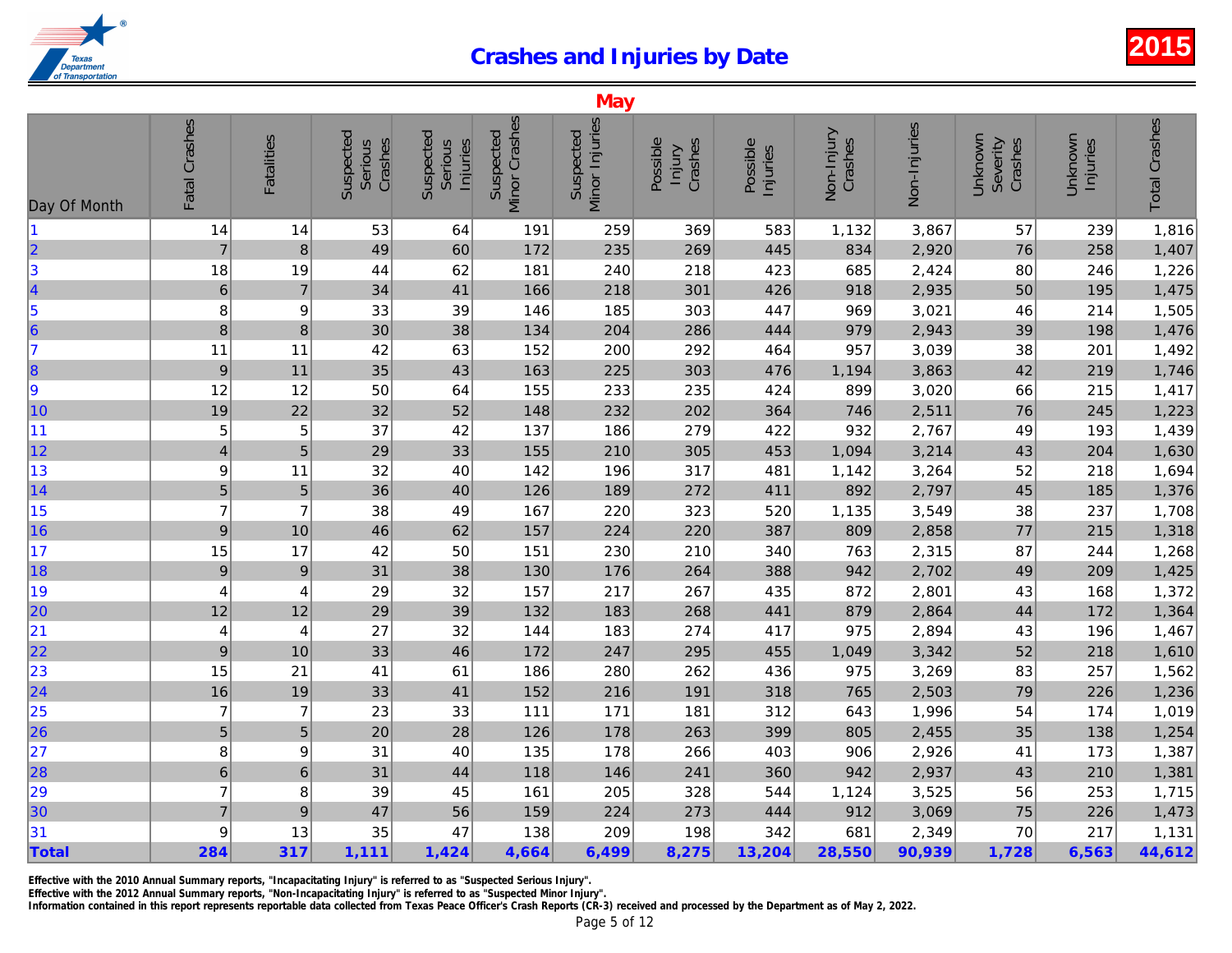| Minor Crashes<br>Fatal Crashes<br>Minor Injuries<br>Non-Injuries<br>Suspected<br>Suspected<br>Suspected<br>Suspected<br>Non-Injury<br><b>Fatalities</b><br>Crashes<br>Crashes<br>Possible<br>Crashes<br>Serious<br>Serious<br>Possible<br>Injuries<br>Injuries<br>Injury<br>Day Of Month<br>8<br>8<br>172<br>242<br>466<br>929<br>3,085<br>11<br>36<br>42<br>302<br>2<br>3<br>4<br>5<br>6<br>7<br>3<br>51<br>151<br>947<br>3,139<br>41<br>214<br>323<br>493<br>$\ensuremath{\mathsf{3}}$<br>5<br>3,150<br>6<br>56<br>63<br>156<br>220<br>330<br>549<br>943<br>5<br>35<br>46<br>964<br>$\overline{\mathcal{A}}$<br>163<br>206<br>311<br>509<br>3,201<br>3,755<br>12<br>13<br>49<br>64<br>206<br>285<br>327<br>540<br>1,108<br>16<br>16<br>59<br>78<br>847<br>3,192<br>171<br>237<br>524<br>293<br>19<br>20<br>54<br>143<br>751<br>2,481<br>69<br>214<br>188<br>317<br>8<br>11<br>12<br>52<br>208<br>481<br>2,973<br>46<br>144<br>303<br>891<br>9<br>$\boldsymbol{6}$<br>231<br>885<br>2,917<br>6<br>51<br>161<br>284<br>447<br>41<br>10<br>$\,$ 6 $\,$<br>8<br>167<br>238<br>2,748<br>34<br>40<br>266<br>424<br>870<br> 11<br>5<br>5<br>34<br>178<br>230<br>434<br>901<br>2,787<br>39<br>251<br> 12 <br>$\bf 8$<br>$\bf8$<br>45<br>57<br>167<br>237<br>271<br>436<br>3,412<br>1,073<br>13<br>$\overline{7}$<br>8<br>59<br>75<br>228<br>824<br>2,897<br>162<br>267<br>441<br> 14<br>2,656<br>11<br>35<br>49<br>159<br>217<br>216<br>376<br>833<br>11<br>15<br>8<br>9<br>26<br>37<br>150<br>195<br>297<br>485<br>943<br>3,042<br>5<br>16<br>$\sqrt{5}$<br>2,884<br>202<br>412<br>952<br>33<br>39<br>146<br>288<br> 17<br>5<br>22<br>3,062<br>8<br>33<br>168<br>225<br>318<br>497<br>1,056<br>18<br>8<br>2,766<br>$\bf 8$<br>36<br>47<br>137<br>186<br>428<br>863<br>265<br>19<br>976<br>3,208<br>12<br>36<br>211<br>295<br>476<br>13<br>40<br>153<br>20<br>22<br>147<br>393<br>2,773<br>20<br>30<br>43<br>229<br>229<br>791<br> 21<br>8<br>29<br>332<br>626<br>2,102<br>171<br>11<br>44<br>114<br>189<br>22<br>$\overline{5}$<br>2,622<br>$\overline{7}$<br>39<br>138<br>193<br>416<br>824<br>49<br>258<br>$\begin{array}{r} \n 23 \\  \hline\n 24\n \end{array}$<br>$\overline{7}$<br>8<br>27<br>33<br>215<br>255<br>423<br>794<br>2,476<br>150<br>$\bf 8$<br>39<br>49<br>189<br>417<br>2,694<br>14<br>133<br>243<br>845<br>$\begin{array}{ c c }\n\hline\n25 \\ \hline\n26\n\end{array}$<br>$\overline{7}$<br>$\overline{7}$<br>39<br>50<br>166<br>218<br>268<br>407<br>927<br>3,057<br>3,327<br>11<br>36<br>49<br>181<br>260<br>291<br>464<br>1,036<br>14<br> 27<br>2,841<br>18<br>18<br>41<br>53<br>152<br>217<br>207<br>377<br>841<br>28<br>2,155<br>$\, 8$<br>12<br>31<br>45<br>118<br>164<br>162<br>276<br>650<br>29<br>30<br>2,484<br>6<br>6<br>25<br>34<br>136<br>184<br>216<br>340<br>805<br>38<br>44<br>505<br>2,943<br>8<br>11<br>151<br>203<br>302<br>942<br><b>Total</b><br>265<br>302<br>1,151<br>4,640<br>6,469<br>8,015<br>13,085<br>26,637<br>86,829<br>1,465 |  |  |  | June |  |  |
|------------------------------------------------------------------------------------------------------------------------------------------------------------------------------------------------------------------------------------------------------------------------------------------------------------------------------------------------------------------------------------------------------------------------------------------------------------------------------------------------------------------------------------------------------------------------------------------------------------------------------------------------------------------------------------------------------------------------------------------------------------------------------------------------------------------------------------------------------------------------------------------------------------------------------------------------------------------------------------------------------------------------------------------------------------------------------------------------------------------------------------------------------------------------------------------------------------------------------------------------------------------------------------------------------------------------------------------------------------------------------------------------------------------------------------------------------------------------------------------------------------------------------------------------------------------------------------------------------------------------------------------------------------------------------------------------------------------------------------------------------------------------------------------------------------------------------------------------------------------------------------------------------------------------------------------------------------------------------------------------------------------------------------------------------------------------------------------------------------------------------------------------------------------------------------------------------------------------------------------------------------------------------------------------------------------------------------------------------------------------------------------------------------------------------------------------------------------------------------------------------------------------------------------------------------------------------------------------------------------------------------------------------------------------------------------------------------------------------------------------------------------------------------------------------------------------------------------------------------------------------------------------------------------------------------------------------------------------------|--|--|--|------|--|--|
|                                                                                                                                                                                                                                                                                                                                                                                                                                                                                                                                                                                                                                                                                                                                                                                                                                                                                                                                                                                                                                                                                                                                                                                                                                                                                                                                                                                                                                                                                                                                                                                                                                                                                                                                                                                                                                                                                                                                                                                                                                                                                                                                                                                                                                                                                                                                                                                                                                                                                                                                                                                                                                                                                                                                                                                                                                                                                                                                                                              |  |  |  |      |  |  |
|                                                                                                                                                                                                                                                                                                                                                                                                                                                                                                                                                                                                                                                                                                                                                                                                                                                                                                                                                                                                                                                                                                                                                                                                                                                                                                                                                                                                                                                                                                                                                                                                                                                                                                                                                                                                                                                                                                                                                                                                                                                                                                                                                                                                                                                                                                                                                                                                                                                                                                                                                                                                                                                                                                                                                                                                                                                                                                                                                                              |  |  |  |      |  |  |
|                                                                                                                                                                                                                                                                                                                                                                                                                                                                                                                                                                                                                                                                                                                                                                                                                                                                                                                                                                                                                                                                                                                                                                                                                                                                                                                                                                                                                                                                                                                                                                                                                                                                                                                                                                                                                                                                                                                                                                                                                                                                                                                                                                                                                                                                                                                                                                                                                                                                                                                                                                                                                                                                                                                                                                                                                                                                                                                                                                              |  |  |  |      |  |  |
|                                                                                                                                                                                                                                                                                                                                                                                                                                                                                                                                                                                                                                                                                                                                                                                                                                                                                                                                                                                                                                                                                                                                                                                                                                                                                                                                                                                                                                                                                                                                                                                                                                                                                                                                                                                                                                                                                                                                                                                                                                                                                                                                                                                                                                                                                                                                                                                                                                                                                                                                                                                                                                                                                                                                                                                                                                                                                                                                                                              |  |  |  |      |  |  |
|                                                                                                                                                                                                                                                                                                                                                                                                                                                                                                                                                                                                                                                                                                                                                                                                                                                                                                                                                                                                                                                                                                                                                                                                                                                                                                                                                                                                                                                                                                                                                                                                                                                                                                                                                                                                                                                                                                                                                                                                                                                                                                                                                                                                                                                                                                                                                                                                                                                                                                                                                                                                                                                                                                                                                                                                                                                                                                                                                                              |  |  |  |      |  |  |
|                                                                                                                                                                                                                                                                                                                                                                                                                                                                                                                                                                                                                                                                                                                                                                                                                                                                                                                                                                                                                                                                                                                                                                                                                                                                                                                                                                                                                                                                                                                                                                                                                                                                                                                                                                                                                                                                                                                                                                                                                                                                                                                                                                                                                                                                                                                                                                                                                                                                                                                                                                                                                                                                                                                                                                                                                                                                                                                                                                              |  |  |  |      |  |  |
|                                                                                                                                                                                                                                                                                                                                                                                                                                                                                                                                                                                                                                                                                                                                                                                                                                                                                                                                                                                                                                                                                                                                                                                                                                                                                                                                                                                                                                                                                                                                                                                                                                                                                                                                                                                                                                                                                                                                                                                                                                                                                                                                                                                                                                                                                                                                                                                                                                                                                                                                                                                                                                                                                                                                                                                                                                                                                                                                                                              |  |  |  |      |  |  |
|                                                                                                                                                                                                                                                                                                                                                                                                                                                                                                                                                                                                                                                                                                                                                                                                                                                                                                                                                                                                                                                                                                                                                                                                                                                                                                                                                                                                                                                                                                                                                                                                                                                                                                                                                                                                                                                                                                                                                                                                                                                                                                                                                                                                                                                                                                                                                                                                                                                                                                                                                                                                                                                                                                                                                                                                                                                                                                                                                                              |  |  |  |      |  |  |
|                                                                                                                                                                                                                                                                                                                                                                                                                                                                                                                                                                                                                                                                                                                                                                                                                                                                                                                                                                                                                                                                                                                                                                                                                                                                                                                                                                                                                                                                                                                                                                                                                                                                                                                                                                                                                                                                                                                                                                                                                                                                                                                                                                                                                                                                                                                                                                                                                                                                                                                                                                                                                                                                                                                                                                                                                                                                                                                                                                              |  |  |  |      |  |  |
|                                                                                                                                                                                                                                                                                                                                                                                                                                                                                                                                                                                                                                                                                                                                                                                                                                                                                                                                                                                                                                                                                                                                                                                                                                                                                                                                                                                                                                                                                                                                                                                                                                                                                                                                                                                                                                                                                                                                                                                                                                                                                                                                                                                                                                                                                                                                                                                                                                                                                                                                                                                                                                                                                                                                                                                                                                                                                                                                                                              |  |  |  |      |  |  |
|                                                                                                                                                                                                                                                                                                                                                                                                                                                                                                                                                                                                                                                                                                                                                                                                                                                                                                                                                                                                                                                                                                                                                                                                                                                                                                                                                                                                                                                                                                                                                                                                                                                                                                                                                                                                                                                                                                                                                                                                                                                                                                                                                                                                                                                                                                                                                                                                                                                                                                                                                                                                                                                                                                                                                                                                                                                                                                                                                                              |  |  |  |      |  |  |
|                                                                                                                                                                                                                                                                                                                                                                                                                                                                                                                                                                                                                                                                                                                                                                                                                                                                                                                                                                                                                                                                                                                                                                                                                                                                                                                                                                                                                                                                                                                                                                                                                                                                                                                                                                                                                                                                                                                                                                                                                                                                                                                                                                                                                                                                                                                                                                                                                                                                                                                                                                                                                                                                                                                                                                                                                                                                                                                                                                              |  |  |  |      |  |  |
|                                                                                                                                                                                                                                                                                                                                                                                                                                                                                                                                                                                                                                                                                                                                                                                                                                                                                                                                                                                                                                                                                                                                                                                                                                                                                                                                                                                                                                                                                                                                                                                                                                                                                                                                                                                                                                                                                                                                                                                                                                                                                                                                                                                                                                                                                                                                                                                                                                                                                                                                                                                                                                                                                                                                                                                                                                                                                                                                                                              |  |  |  |      |  |  |
|                                                                                                                                                                                                                                                                                                                                                                                                                                                                                                                                                                                                                                                                                                                                                                                                                                                                                                                                                                                                                                                                                                                                                                                                                                                                                                                                                                                                                                                                                                                                                                                                                                                                                                                                                                                                                                                                                                                                                                                                                                                                                                                                                                                                                                                                                                                                                                                                                                                                                                                                                                                                                                                                                                                                                                                                                                                                                                                                                                              |  |  |  |      |  |  |
|                                                                                                                                                                                                                                                                                                                                                                                                                                                                                                                                                                                                                                                                                                                                                                                                                                                                                                                                                                                                                                                                                                                                                                                                                                                                                                                                                                                                                                                                                                                                                                                                                                                                                                                                                                                                                                                                                                                                                                                                                                                                                                                                                                                                                                                                                                                                                                                                                                                                                                                                                                                                                                                                                                                                                                                                                                                                                                                                                                              |  |  |  |      |  |  |
|                                                                                                                                                                                                                                                                                                                                                                                                                                                                                                                                                                                                                                                                                                                                                                                                                                                                                                                                                                                                                                                                                                                                                                                                                                                                                                                                                                                                                                                                                                                                                                                                                                                                                                                                                                                                                                                                                                                                                                                                                                                                                                                                                                                                                                                                                                                                                                                                                                                                                                                                                                                                                                                                                                                                                                                                                                                                                                                                                                              |  |  |  |      |  |  |
|                                                                                                                                                                                                                                                                                                                                                                                                                                                                                                                                                                                                                                                                                                                                                                                                                                                                                                                                                                                                                                                                                                                                                                                                                                                                                                                                                                                                                                                                                                                                                                                                                                                                                                                                                                                                                                                                                                                                                                                                                                                                                                                                                                                                                                                                                                                                                                                                                                                                                                                                                                                                                                                                                                                                                                                                                                                                                                                                                                              |  |  |  |      |  |  |
|                                                                                                                                                                                                                                                                                                                                                                                                                                                                                                                                                                                                                                                                                                                                                                                                                                                                                                                                                                                                                                                                                                                                                                                                                                                                                                                                                                                                                                                                                                                                                                                                                                                                                                                                                                                                                                                                                                                                                                                                                                                                                                                                                                                                                                                                                                                                                                                                                                                                                                                                                                                                                                                                                                                                                                                                                                                                                                                                                                              |  |  |  |      |  |  |
|                                                                                                                                                                                                                                                                                                                                                                                                                                                                                                                                                                                                                                                                                                                                                                                                                                                                                                                                                                                                                                                                                                                                                                                                                                                                                                                                                                                                                                                                                                                                                                                                                                                                                                                                                                                                                                                                                                                                                                                                                                                                                                                                                                                                                                                                                                                                                                                                                                                                                                                                                                                                                                                                                                                                                                                                                                                                                                                                                                              |  |  |  |      |  |  |
|                                                                                                                                                                                                                                                                                                                                                                                                                                                                                                                                                                                                                                                                                                                                                                                                                                                                                                                                                                                                                                                                                                                                                                                                                                                                                                                                                                                                                                                                                                                                                                                                                                                                                                                                                                                                                                                                                                                                                                                                                                                                                                                                                                                                                                                                                                                                                                                                                                                                                                                                                                                                                                                                                                                                                                                                                                                                                                                                                                              |  |  |  |      |  |  |
|                                                                                                                                                                                                                                                                                                                                                                                                                                                                                                                                                                                                                                                                                                                                                                                                                                                                                                                                                                                                                                                                                                                                                                                                                                                                                                                                                                                                                                                                                                                                                                                                                                                                                                                                                                                                                                                                                                                                                                                                                                                                                                                                                                                                                                                                                                                                                                                                                                                                                                                                                                                                                                                                                                                                                                                                                                                                                                                                                                              |  |  |  |      |  |  |
|                                                                                                                                                                                                                                                                                                                                                                                                                                                                                                                                                                                                                                                                                                                                                                                                                                                                                                                                                                                                                                                                                                                                                                                                                                                                                                                                                                                                                                                                                                                                                                                                                                                                                                                                                                                                                                                                                                                                                                                                                                                                                                                                                                                                                                                                                                                                                                                                                                                                                                                                                                                                                                                                                                                                                                                                                                                                                                                                                                              |  |  |  |      |  |  |
|                                                                                                                                                                                                                                                                                                                                                                                                                                                                                                                                                                                                                                                                                                                                                                                                                                                                                                                                                                                                                                                                                                                                                                                                                                                                                                                                                                                                                                                                                                                                                                                                                                                                                                                                                                                                                                                                                                                                                                                                                                                                                                                                                                                                                                                                                                                                                                                                                                                                                                                                                                                                                                                                                                                                                                                                                                                                                                                                                                              |  |  |  |      |  |  |
|                                                                                                                                                                                                                                                                                                                                                                                                                                                                                                                                                                                                                                                                                                                                                                                                                                                                                                                                                                                                                                                                                                                                                                                                                                                                                                                                                                                                                                                                                                                                                                                                                                                                                                                                                                                                                                                                                                                                                                                                                                                                                                                                                                                                                                                                                                                                                                                                                                                                                                                                                                                                                                                                                                                                                                                                                                                                                                                                                                              |  |  |  |      |  |  |
|                                                                                                                                                                                                                                                                                                                                                                                                                                                                                                                                                                                                                                                                                                                                                                                                                                                                                                                                                                                                                                                                                                                                                                                                                                                                                                                                                                                                                                                                                                                                                                                                                                                                                                                                                                                                                                                                                                                                                                                                                                                                                                                                                                                                                                                                                                                                                                                                                                                                                                                                                                                                                                                                                                                                                                                                                                                                                                                                                                              |  |  |  |      |  |  |
|                                                                                                                                                                                                                                                                                                                                                                                                                                                                                                                                                                                                                                                                                                                                                                                                                                                                                                                                                                                                                                                                                                                                                                                                                                                                                                                                                                                                                                                                                                                                                                                                                                                                                                                                                                                                                                                                                                                                                                                                                                                                                                                                                                                                                                                                                                                                                                                                                                                                                                                                                                                                                                                                                                                                                                                                                                                                                                                                                                              |  |  |  |      |  |  |
|                                                                                                                                                                                                                                                                                                                                                                                                                                                                                                                                                                                                                                                                                                                                                                                                                                                                                                                                                                                                                                                                                                                                                                                                                                                                                                                                                                                                                                                                                                                                                                                                                                                                                                                                                                                                                                                                                                                                                                                                                                                                                                                                                                                                                                                                                                                                                                                                                                                                                                                                                                                                                                                                                                                                                                                                                                                                                                                                                                              |  |  |  |      |  |  |
|                                                                                                                                                                                                                                                                                                                                                                                                                                                                                                                                                                                                                                                                                                                                                                                                                                                                                                                                                                                                                                                                                                                                                                                                                                                                                                                                                                                                                                                                                                                                                                                                                                                                                                                                                                                                                                                                                                                                                                                                                                                                                                                                                                                                                                                                                                                                                                                                                                                                                                                                                                                                                                                                                                                                                                                                                                                                                                                                                                              |  |  |  |      |  |  |
|                                                                                                                                                                                                                                                                                                                                                                                                                                                                                                                                                                                                                                                                                                                                                                                                                                                                                                                                                                                                                                                                                                                                                                                                                                                                                                                                                                                                                                                                                                                                                                                                                                                                                                                                                                                                                                                                                                                                                                                                                                                                                                                                                                                                                                                                                                                                                                                                                                                                                                                                                                                                                                                                                                                                                                                                                                                                                                                                                                              |  |  |  |      |  |  |
|                                                                                                                                                                                                                                                                                                                                                                                                                                                                                                                                                                                                                                                                                                                                                                                                                                                                                                                                                                                                                                                                                                                                                                                                                                                                                                                                                                                                                                                                                                                                                                                                                                                                                                                                                                                                                                                                                                                                                                                                                                                                                                                                                                                                                                                                                                                                                                                                                                                                                                                                                                                                                                                                                                                                                                                                                                                                                                                                                                              |  |  |  |      |  |  |
|                                                                                                                                                                                                                                                                                                                                                                                                                                                                                                                                                                                                                                                                                                                                                                                                                                                                                                                                                                                                                                                                                                                                                                                                                                                                                                                                                                                                                                                                                                                                                                                                                                                                                                                                                                                                                                                                                                                                                                                                                                                                                                                                                                                                                                                                                                                                                                                                                                                                                                                                                                                                                                                                                                                                                                                                                                                                                                                                                                              |  |  |  |      |  |  |
|                                                                                                                                                                                                                                                                                                                                                                                                                                                                                                                                                                                                                                                                                                                                                                                                                                                                                                                                                                                                                                                                                                                                                                                                                                                                                                                                                                                                                                                                                                                                                                                                                                                                                                                                                                                                                                                                                                                                                                                                                                                                                                                                                                                                                                                                                                                                                                                                                                                                                                                                                                                                                                                                                                                                                                                                                                                                                                                                                                              |  |  |  |      |  |  |

Effective with the 2010 Annual Summary reports, "Incapacitating Injury" is referred to as "Suspected Serious Injury".

Effective with the 2012 Annual Summary reports, "Non-Incapacitating Injury" is referred to as "Suspected Minor Injury".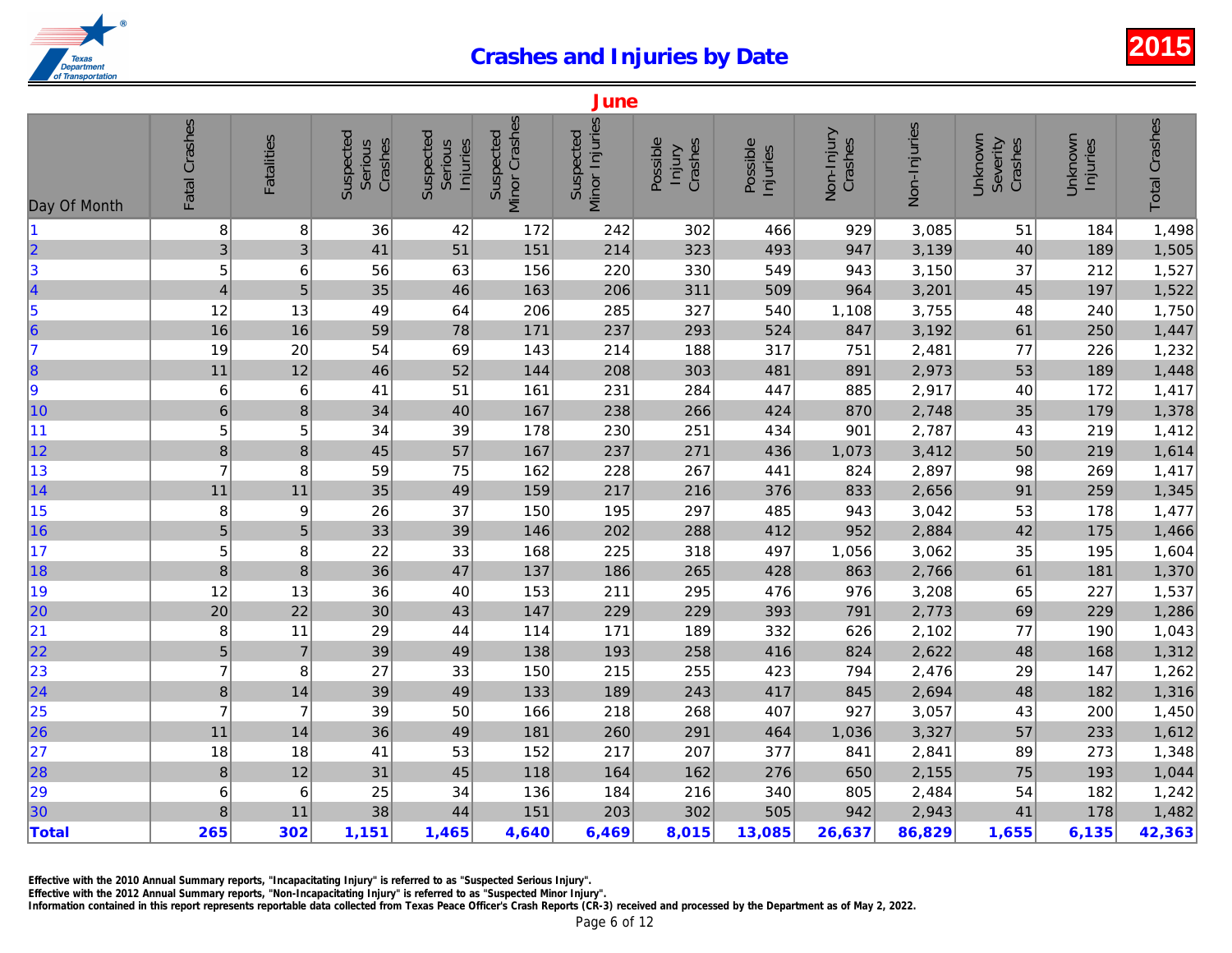|                                                         |                 |                   |                                 |                                  |                            | July                        |                               |                      |                       |              |
|---------------------------------------------------------|-----------------|-------------------|---------------------------------|----------------------------------|----------------------------|-----------------------------|-------------------------------|----------------------|-----------------------|--------------|
| Day Of Month                                            | Fatal Crashes   | <b>Fatalities</b> | Suspected<br>Crashes<br>Serious | Suspected<br>Serious<br>Injuries | Minor Crashes<br>Suspected | Minor Injuries<br>Suspected | Possible<br>Crashes<br>Injury | Possible<br>Injuries | Non-Injury<br>Crashes | Non-Injuries |
| $\blacksquare$                                          | 5               | 5                 | 36                              | 44                               | 172                        | 211                         | 323                           | 526                  | 993                   | 3,160        |
| $\overline{\mathbf{2}}$                                 | 11              | 11                | 46                              | 59                               | 133                        | 197                         | 260                           | 458                  | 917                   | 3,044        |
| $\vert$ 3                                               | 11              | 12                | 40                              | 48                               | 156                        | 221                         | 236                           | 391                  | 795                   | 2,782        |
| $\vert$ 4                                               | 13              | 15                | 42                              | 59                               | 153                        | 260                         | 202                           | 372                  | 733                   | 2,862        |
|                                                         | 13              | 13                | 48                              | 63                               | 128                        | 196                         | 187                           | 333                  | 575                   | 2,140        |
| $\begin{array}{c} 5 \\ 6 \end{array}$                   | 12              | 13                | 39                              | 51                               | 148                        | 205                         | 240                           | 401                  | 782                   | 2,555        |
| 7                                                       | $6\phantom{1}6$ | 6                 | 31                              | 42                               | 142                        | 187                         | 242                           | 376                  | 780                   | 2,522        |
| 8                                                       | 10              | 10                | 26                              | 29                               | 138                        | 198                         | 239                           | 391                  | 798                   | 2,575        |
| 9                                                       | 8               | 9                 | 33                              | 41                               | 136                        | 171                         | 253                           | 439                  | 823                   | 2,596        |
| 10                                                      | 8               | $\boldsymbol{9}$  | 41                              | 48                               | 138                        | 182                         | 293                           | 471                  | 937                   | 3,102        |
| 11                                                      | 17              | 19                | 50                              | 59                               | 145                        | 209                         | 240                           | 400                  | 762                   | 2,584        |
| 12                                                      | $\overline{7}$  | $\overline{7}$    | 49                              | 66                               | 133                        | 192                         | 184                           | 318                  | 641                   | 2,251        |
| 13                                                      | 9               | 10                | 37                              | 46                               | 137                        | 186                         | 284                           | 466                  | 836                   | 2,705        |
| 14                                                      | 12              | 13                | 31                              | 40                               | 145                        | 193                         | 242                           | 416                  | 808                   | 2,615        |
| 15                                                      | 11              | 11                | 49                              | 55                               | 165                        | 234                         | 293                           | 482                  | 875                   | 2,885        |
| 16                                                      | $\overline{9}$  | $\boldsymbol{9}$  | 34                              | 37                               | 133                        | 181                         | 287                           | 447                  | 883                   | 2,859        |
| 17                                                      | 12              | 12                | 45                              | 56                               | 175                        | 230                         | 309                           | 481                  | 997                   | 3,296        |
| 18                                                      | 12              | 13                | 43                              | 58                               | 174                        | 219                         | 212                           | 355                  | 770                   | 2,733        |
| 19                                                      | 12              | 13                | 46                              | 62                               | 146                        | 208                         | 171                           | 300                  | 642                   | 2,201        |
| 20                                                      | $\overline{7}$  | 11                | 40                              | 50                               | 160                        | 228                         | 258                           | 426                  | 822                   | 2,673        |
| 21                                                      | $\overline{7}$  | $\overline{7}$    | 25                              | 31                               | 147                        | 200                         | 249                           | 398                  | 865                   | 2,793        |
| 22                                                      | 9               | 12                | 29                              | 33                               | 149                        | 215                         | 257                           | 405                  | 820                   | 2,669        |
| $\begin{array}{r} \n \boxed{23} \\ \n 24\n \end{array}$ | 11              | 13                | 28                              | 35                               | 129                        | 197                         | 260                           | 387                  | 900                   | 2,792        |
|                                                         | 11              | 14                | 37                              | 44                               | 177                        | 262                         | 319                           | 514                  | 998                   | 3,288        |
| 25                                                      | 12              | 15                | 43                              | 58                               | 162                        | 240                         | 226                           | 373                  | 838                   | 2,868        |
| 26                                                      | 13              | 13                | 43                              | 58                               | 138                        | 198                         | 166                           | 293                  | 650                   | 2,268        |
| 27                                                      | 8               | 8                 | 41                              | 43                               | 157                        | 217                         | 220                           | 357                  | 816                   | 2,524        |
| 28                                                      | $\bf8$          | $\bf8$            | 29                              | 33                               | 133                        | 174                         | 265                           | 417                  | 805                   | 2,606        |
| 29                                                      | 4               | 4                 | 46                              | 56                               | 142                        | 188                         | 260                           | 408                  | 851                   | 2,691        |
| 30                                                      | 11              | 11                | 25                              | 27                               | 170                        | 231                         | 253                           | 403                  | 898                   | 2,797        |
| 31                                                      | 15              | 15                | 38                              | 46                               | 149                        | 205                         | 303                           | 463                  | 1,002                 | 3,330        |
| Total                                                   | 314             | 341               | 1,190                           | 1,477                            | 4,610                      | 6,435                       | 7,733                         | 12,667               | 25,612                | 84,766       |

Effective with the 2010 Annual Summary reports, "Incapacitating Injury" is referred to as "Suspected Serious Injury".

Effective with the 2012 Annual Summary reports, "Non-Incapacitating Injury" is referred to as "Suspected Minor Injury".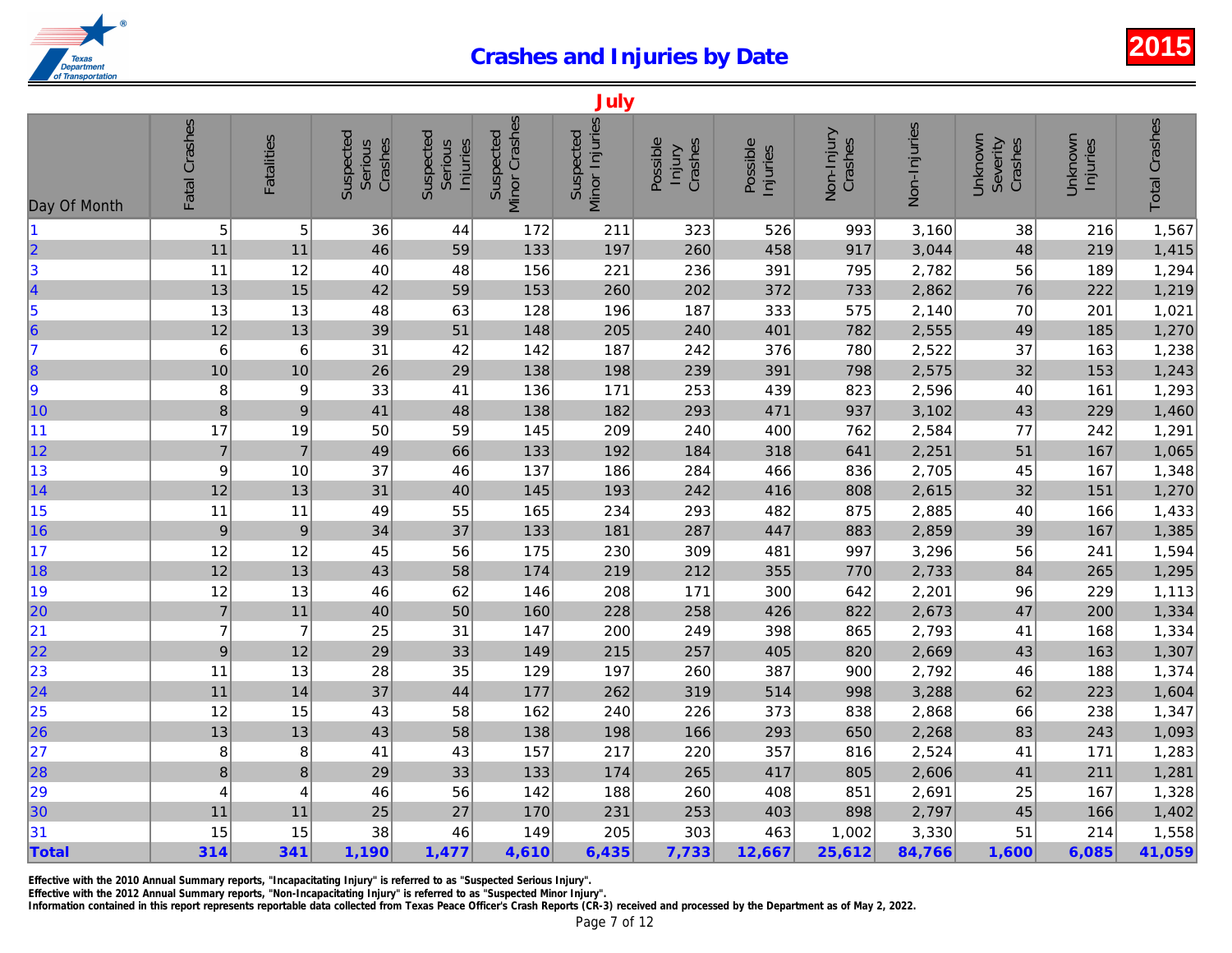|                         |                |                   |                                 |                                                |                            | <b>August</b>               |                               |                      |                       |              |
|-------------------------|----------------|-------------------|---------------------------------|------------------------------------------------|----------------------------|-----------------------------|-------------------------------|----------------------|-----------------------|--------------|
| Day Of Month            | Fatal Crashes  | <b>Fatalities</b> | Suspected<br>Crashes<br>Serious | Suspected<br><b>Serious</b><br><b>Injuries</b> | Minor Crashes<br>Suspected | Minor Injuries<br>Suspected | Possible<br>Crashes<br>Injury | Possible<br>Injuries | Non-Injury<br>Crashes | Non-Injuries |
| 1                       | 10             | 13                | 44                              | 58                                             | 155                        | 225                         | 226                           | 388                  | 817                   | 2,794        |
| $\overline{\mathbf{2}}$ | 10             | 10                | 43                              | 56                                             | 143                        | 209                         | 194                           | 334                  | 681                   | 2,266        |
| 3                       | $\overline{7}$ | 8                 | 39                              | 45                                             | 144                        | 208                         | 260                           | 454                  | 908                   | 2,797        |
| 4                       | $\,6\,$        | $\overline{7}$    | 38                              | 46                                             | 135                        | 185                         | 249                           | 423                  | 825                   | 2,629        |
| 5                       | 4              | 4                 | 37                              | 44                                             | 149                        | 191                         | 285                           | 472                  | 856                   | 2,844        |
| $\overline{\mathbf{6}}$ | 10             | 12                | 43                              | 55                                             | 166                        | 208                         | 255                           | 417                  | 924                   | 2,938        |
| $\overline{7}$          | 15             | 20                | 37                              | 45                                             | 159                        | 207                         | 325                           | 514                  | 996                   | 3,390        |
| $\vert$ 8               | $\overline{7}$ | 10                | 48                              | 61                                             | 150                        | 214                         | 259                           | 410                  | 823                   | 3,016        |
| 9                       | 10             | 10                | 36                              | 43                                             | 142                        | 233                         | 206                           | 364                  | 627                   | 2,213        |
| 10                      | $11$           | 12                | 38                              | 44                                             | 172                        | 244                         | 291                           | 486                  | 889                   | 2,796        |
| 11                      | $\overline{7}$ | $\overline{7}$    | 33                              | 42                                             | 156                        | 213                         | 260                           | 395                  | 923                   | 2,970        |
| 12                      | $\overline{4}$ | 5                 | 36                              | 43                                             | 175                        | 245                         | 242                           | 373                  | 882                   | 2,922        |
| 13                      | $\overline{7}$ | 11                | 33                              | 48                                             | 158                        | 208                         | 249                           | 372                  | 853                   | 2,629        |
| 14                      | 12             | 12                | 50                              | 60                                             | 174                        | 252                         | 273                           | 436                  | 1,044                 | 3,472        |
| 15                      | 13             | 15                | 43                              | 49                                             | 176                        | 268                         | 264                           | 451                  | 820                   | 2,967        |
| 16                      | 15             | 15                | 55                              | 73                                             | 137                        | 203                         | 199                           | 369                  | 648                   | 2,281        |
| 17                      | 3              | 3                 | 34                              | 46                                             | 166                        | 242                         | 293                           | 462                  | 820                   | 2,792        |
| 18                      | $\overline{5}$ | 6                 | 26                              | 31                                             | 150                        | 206                         | 261                           | 433                  | 866                   | 2,702        |
| 19                      | 5              | 5                 | 29                              | 37                                             | 170                        | 209                         | 285                           | 456                  | 960                   | 3,056        |
| 20                      | $\sqrt{5}$     | 6                 | 27                              | 33                                             | 155                        | 203                         | 301                           | 454                  | 1,097                 | 3,265        |
| 21                      | 5              | 6                 | 46                              | 54                                             | 176                        | 256                         | 293                           | 447                  | 1,025                 | 3,470        |
| 22                      | $\overline{c}$ | $\overline{c}$    | 39                              | 44                                             | 158                        | 219                         | 273                           | 481                  | 796                   | 2,868        |
| 23                      | 10             | 10                | 41                              | 53                                             | 132                        | 200                         | 216                           | 345                  | 623                   | 2,229        |
| $\overline{24}$         | $\bf 8$        | $\boldsymbol{8}$  | 27                              | 39                                             | 170                        | 227                         | 261                           | 438                  | 963                   | 3,129        |
| 25                      | 6              | 6                 | 36                              | 43                                             | 145                        | 192                         | 286                           | 448                  | 953                   | 2,959        |
| 26                      | $\overline{5}$ | 5                 | 31                              | 38                                             | 138                        | 176                         | 296                           | 452                  | 890                   | 2,800        |
| 27                      | 5              | 5                 | 38                              | 42                                             | 144                        | 184                         | 280                           | 461                  | 888                   | 2,830        |
| 28                      | $\overline{9}$ | 10                | 45                              | 54                                             | 173                        | 249                         | 310                           | 494                  | 1,003                 | 3,238        |
| 29                      | 11             | 12                | 36                              | 59                                             | 141                        | 196                         | 208                           | 386                  | 779                   | 2,594        |
| 30                      | $\,$ 6 $\,$    | $\overline{9}$    | 44                              | 51                                             | 141                        | 198                         | 190                           | 297                  | 596                   | 1,875        |
| 31                      | 5              | 6                 | 25                              | 28                                             | 163                        | 214                         | 313                           | 469                  | 929                   | 3,027        |
| Total                   | 238            | 270               | 1,177                           | 1,464                                          | 4,813                      | 6,684                       | 8,103                         | 13,181               | 26,704                | 87,758       |

Effective with the 2010 Annual Summary reports, "Incapacitating Injury" is referred to as "Suspected Serious Injury".

Effective with the 2012 Annual Summary reports, "Non-Incapacitating Injury" is referred to as "Suspected Minor Injury".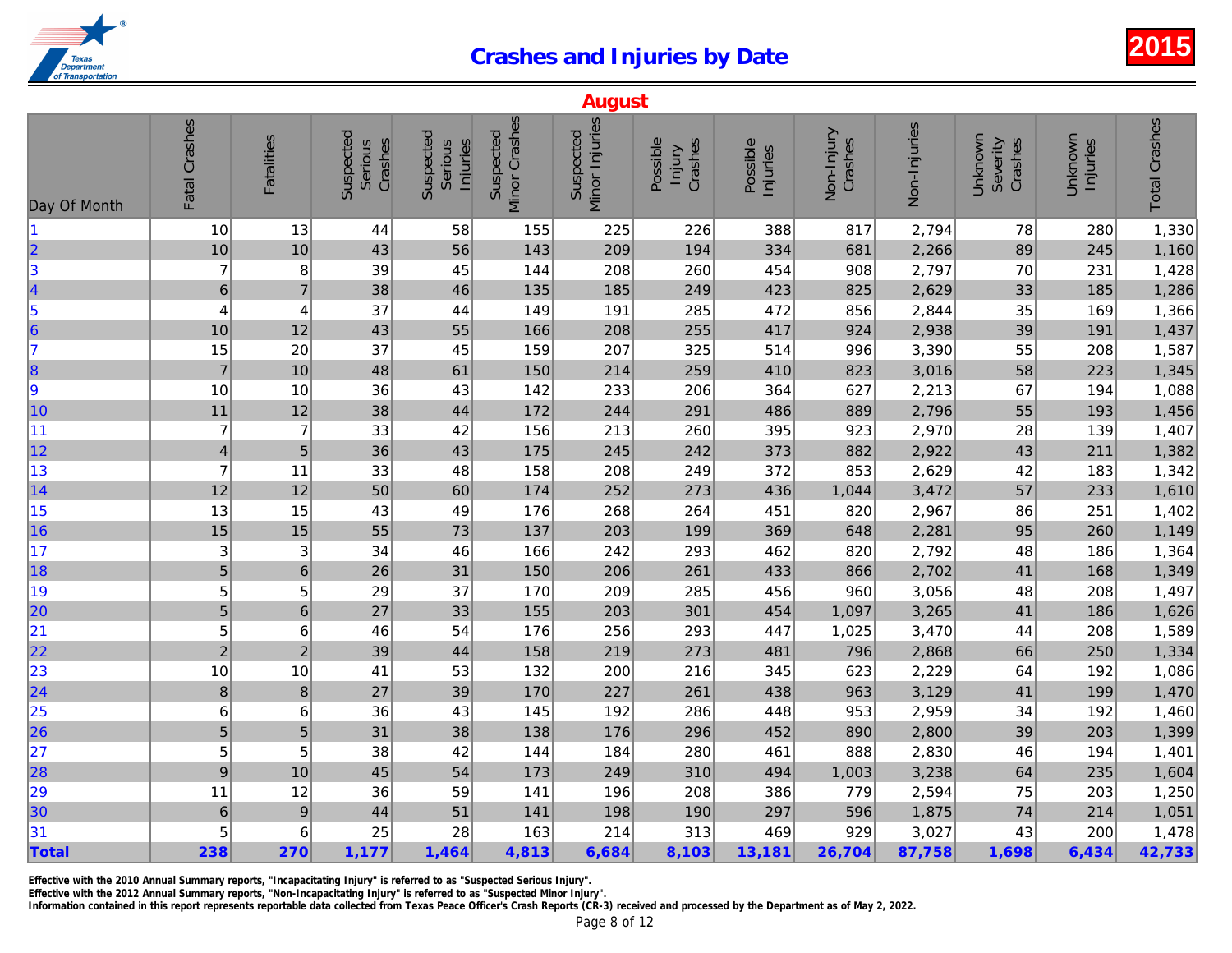|                         | September        |                   |                                 |                                         |                                   |                                    |                               |                      |                       |              |  |  |
|-------------------------|------------------|-------------------|---------------------------------|-----------------------------------------|-----------------------------------|------------------------------------|-------------------------------|----------------------|-----------------------|--------------|--|--|
| Day Of Month            | Fatal Crashes    | <b>Fatalities</b> | Suspected<br>Crashes<br>Serious | Suspected<br>Serious<br><b>Injuries</b> | <b>Minor Crashes</b><br>Suspected | <b>Minor Injuries</b><br>Suspected | Possible<br>Crashes<br>Injury | Possible<br>Injuries | Non-Injury<br>Crashes | Non-Injuries |  |  |
|                         | 5                | $\bf 8$           | 42                              | 46                                      | 168                               | 232                                | 319                           | 478                  | 1,017                 | 3,272        |  |  |
| 2                       | 5                | 5                 | 41                              | 52                                      | 163                               | 212                                | 281                           | 435                  | 988                   | 3,119        |  |  |
| 3                       | 11               | 12                | 32                              | 42                                      | 150                               | 206                                | 308                           | 490                  | 1,037                 | 3,293        |  |  |
| 4                       | 10               | 12                | 59                              | 75                                      | 181                               | 247                                | 354                           | 564                  | 1,161                 | 3,984        |  |  |
| 5                       | 12               | 18                | 44                              | 61                                      | 156                               | 205                                | 233                           | 407                  | 797                   | 2,788        |  |  |
| $\overline{\mathbf{6}}$ | $\overline{7}$   | $\overline{7}$    | 42                              | 53                                      | 146                               | 224                                | 184                           | 324                  | 617                   | 2,226        |  |  |
| $\overline{7}$          | 8                | 9                 | 39                              | 48                                      | 148                               | 218                                | 173                           | 327                  | 601                   | 2,094        |  |  |
| $\vert$ 8               | $\overline{5}$   | 5                 | 43                              | 55                                      | 176                               | 227                                | 312                           | 480                  | 954                   | 3,061        |  |  |
| 9                       | $\,6$            | 8                 | 40                              | 44                                      | 159                               | 188                                | 337                           | 499                  | 1,008                 | 3,073        |  |  |
| 10                      | 3                | 3                 | 42                              | 53                                      | 145                               | 200                                | 327                           | 482                  | 1,031                 | 3,386        |  |  |
| 11                      | 10               | 10                | 51                              | 62                                      | 174                               | 248                                | 345                           | 540                  | 1,101                 | 3,426        |  |  |
| 12                      | 8                | $\boldsymbol{8}$  | 55                              | 73                                      | 166                               | 239                                | 258                           | 429                  | 806                   | 2,958        |  |  |
| 13                      | 13               | 14                | 40                              | 48                                      | 134                               | 190                                | 190                           | 320                  | 609                   | 2,099        |  |  |
| 14                      | $\overline{5}$   | $\sqrt{5}$        | 40                              | 51                                      | 150                               | 189                                | 296                           | 440                  | 911                   | 2,895        |  |  |
| 15                      | 3                | 4                 | 43                              | 51                                      | 156                               | 215                                | 291                           | 469                  | 1,005                 | 3,204        |  |  |
| 16                      | 10               | 10                | 36                              | 38                                      | 157                               | 219                                | 318                           | 483                  | 1,005                 | 3,160        |  |  |
| 17                      | 10               | 10                | 51                              | 61                                      | 142                               | 192                                | 281                           | 465                  | 956                   | 3,076        |  |  |
| 18                      | 12               | 12                | 59                              | 65                                      | 186                               | 274                                | 323                           | 535                  | 1,126                 | 3,778        |  |  |
| 19                      | 10               | 13                | 44                              | 58                                      | 169                               | 247                                | 242                           | 391                  | 937                   | 3,172        |  |  |
| 20                      | 13               | 18                | 40                              | 46                                      | 149                               | 209                                | 170                           | 306                  | 657                   | 2,225        |  |  |
| 21                      | 8                | 8                 | 34                              | 43                                      | 161                               | 226                                | 284                           | 465                  | 899                   | 2,761        |  |  |
| 22                      | $\boldsymbol{8}$ | 10                | 42                              | 51                                      | 157                               | 208                                | 270                           | 412                  | 903                   | 2,795        |  |  |
| 23                      | 4                | 4                 | 34                              | 43                                      | 180                               | 237                                | 301                           | 483                  | 971                   | 2,979        |  |  |
| 24                      | $\bf 8$          | 16                | 47                              | 55                                      | 160                               | 232                                | 278                           | 440                  | 888                   | 2,737        |  |  |
| 25                      | 10               | 13                | 45                              | 61                                      | 196                               | 262                                | 346                           | 548                  | 1,060                 | 3,610        |  |  |
| 26                      | 21               | 22                | 55                              | 72                                      | 157                               | 228                                | 253                           | 424                  | 869                   | 3,150        |  |  |
| 27                      | 13               | 14                | 43                              | 60                                      | 167                               | 237                                | 194                           | 336                  | 662                   | 2,250        |  |  |
| 28                      | $\sqrt{5}$       | $\overline{5}$    | 39                              | 42                                      | 152                               | 225                                | 267                           | 408                  | 935                   | 2,801        |  |  |
| 29                      | 4                | 4                 | 33                              | 38                                      | 166                               | 212                                | 294                           | 445                  | 865                   | 2,902        |  |  |
| 30                      | $\boldsymbol{9}$ | 10                | 37                              | 45                                      | 159                               | 219                                | 265                           | 415                  | 923                   | 3,003        |  |  |
| <b>Total</b>            | 256              | 297               | 1,292                           | 1,592                                   | 4,830                             | 6,667                              | 8,294                         | 13,240               | 27,299                | 89,277       |  |  |

Effective with the 2010 Annual Summary reports, "Incapacitating Injury" is referred to as "Suspected Serious Injury".

Effective with the 2012 Annual Summary reports, "Non-Incapacitating Injury" is referred to as "Suspected Minor Injury".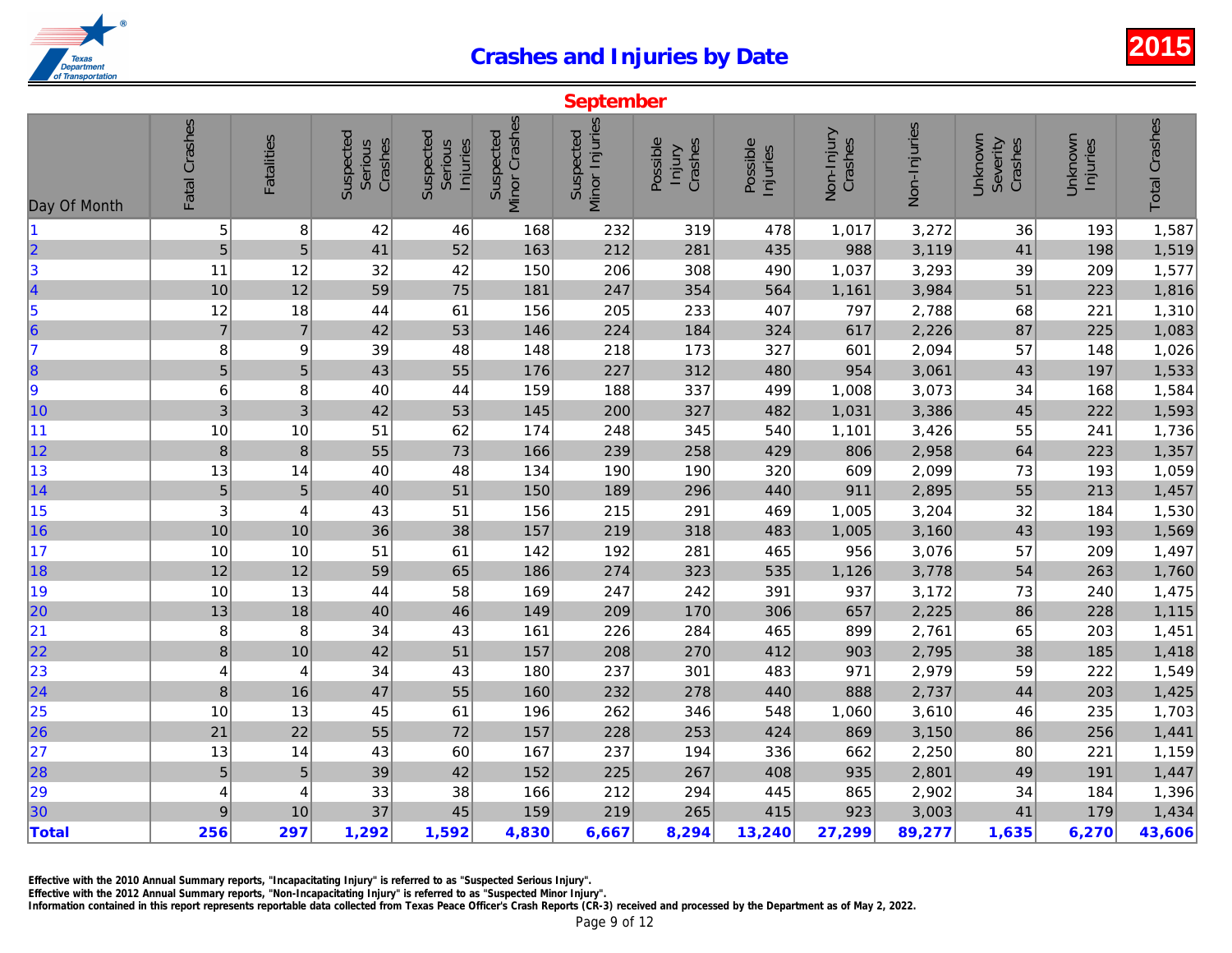|                                                               | October        |                   |                                 |                                  |                            |                             |                               |                      |                       |              |  |
|---------------------------------------------------------------|----------------|-------------------|---------------------------------|----------------------------------|----------------------------|-----------------------------|-------------------------------|----------------------|-----------------------|--------------|--|
| Day Of Month                                                  | Fatal Crashes  | <b>Fatalities</b> | Suspected<br>Crashes<br>Serious | Suspected<br>Serious<br>Injuries | Minor Crashes<br>Suspected | Minor Injuries<br>Suspected | Possible<br>Crashes<br>Injury | Possible<br>Injuries | Non-Injury<br>Crashes | Non-Injuries |  |
| 11                                                            | $\overline{7}$ | $\overline{7}$    | 37                              | 40                               | 170                        | 241                         | 290                           | 455                  | 968                   | 3,083        |  |
| $\begin{array}{c} \n 2 \\  3\n \end{array}$                   | 9              | 9                 | 50                              | 53                               | 227                        | 302                         | 340                           | 532                  | 1,139                 | 3,963        |  |
|                                                               | 17             | 19                | 53                              | 63                               | 179                        | 254                         | 258                           | 415                  | 907                   | 3,086        |  |
| 4                                                             | 15             | 17                | 52                              | 70                               | 145                        | 228                         | 189                           | 336                  | 640                   | 2,168        |  |
|                                                               | 13             | 17                | 36                              | 48                               | 165                        | 228                         | 311                           | 486                  | 892                   | 2,892        |  |
| $\begin{array}{c} 5 \\ 6 \end{array}$                         | 13             | 14                | 44                              | 51                               | 167                        | 224                         | 297                           | 483                  | 996                   | 3,258        |  |
| 17                                                            | 8              | 9                 | 37                              | 39                               | 156                        | 201                         | 294                           | 450                  | 920                   | 2,947        |  |
| 8                                                             | 8              | $\boldsymbol{9}$  | 43                              | 50                               | 157                        | 207                         | 292                           | 443                  | 950                   | 3,016        |  |
| 9                                                             | 10             | 10                | 30                              | 40                               | 213                        | 293                         | 306                           | 532                  | 1,133                 | 3,672        |  |
| 10                                                            | 12             | 14                | 52                              | 67                               | 209                        | 310                         | 244                           | 402                  | 845                   | 3,068        |  |
| 11                                                            | 14             | 17                | 49                              | 57                               | 160                        | 226                         | 206                           | 336                  | 757                   | 2,581        |  |
| 12                                                            | 9              | $\boldsymbol{9}$  | 42                              | 53                               | 176                        | 235                         | 280                           | 432                  | 887                   | 2,943        |  |
| 13                                                            | 5              | 5                 | 26                              | 32                               | 149                        | 204                         | 327                           | 473                  | 1,037                 | 3,325        |  |
| 14                                                            | 9              | $\boldsymbol{9}$  | 33                              | 41                               | 146                        | 195                         | 341                           | 539                  | 995                   | 3,170        |  |
| 15                                                            | 18             | 21                | 48                              | 56                               | 166                        | 220                         | 353                           | 532                  | 1,071                 | 3,525        |  |
| 16                                                            | $\bf 8$        | 10                | 48                              | 57                               | 206                        | 272                         | 345                           | 532                  | 1,191                 | 4,144        |  |
| 17                                                            | 11             | 12                | 48                              | 60                               | 162                        | 229                         | 272                           | 456                  | 908                   | 3,187        |  |
| 18                                                            | 15             | 21                | 46                              | 61                               | 132                        | 217                         | 207                           | 342                  | 715                   | 2,411        |  |
| 19                                                            | $\overline{7}$ | $\overline{7}$    | 44                              | 52                               | 166                        | 232                         | 307                           | 468                  | 931                   | 2,963        |  |
| 20                                                            | 5              | $\,$ 6 $\,$       | 41                              | 44                               | 148                        | 205                         | 312                           | 468                  | 971                   | 3,248        |  |
| 21                                                            | 8              | 9                 | 36                              | 40                               | 155                        | 204                         | 317                           | 499                  | 994                   | 2,994        |  |
| 22                                                            | 15             | 15                | 47                              | 61                               | 196                        | 283                         | 395                           | 581                  | 1,341                 | 4,096        |  |
| 23                                                            | 10             | 13                | 53                              | 69                               | 227                        | 305                         | 400                           | 582                  | 1,414                 | 4,180        |  |
| $\overline{24}$                                               | 8              | $\boldsymbol{9}$  | 41                              | 55                               | 151                        | 214                         | 260                           | 452                  | 1,234                 | 3,343        |  |
| $\begin{array}{ c c }\n\hline\n25 \\ \hline\n26\n\end{array}$ | $\overline{7}$ | 8                 | 29                              | 33                               | 118                        | 165                         | 189                           | 312                  | 727                   | 2,093        |  |
|                                                               | 9              | 12                | 30                              | 37                               | 140                        | 189                         | 276                           | 421                  | 903                   | 2,776        |  |
| 27                                                            | 10             | 10                | 35                              | 46                               | 155                        | 214                         | 259                           | 402                  | 933                   | 3,004        |  |
| 28                                                            | 10             | 10                | 40                              | 50                               | 177                        | 241                         | 286                           | 452                  | 980                   | 3,143        |  |
| 29                                                            | 13             | 13                | 35                              | 41                               | 160                        | 209                         | 299                           | 492                  | 960                   | 3,082        |  |
| 30                                                            | 9              | 10                | 44                              | 53                               | 197                        | 264                         | 359                           | 522                  | 1,397                 | 4,232        |  |
| 31                                                            | 9              | 10                | 38                              | 43                               | 169                        | 239                         | 271                           | 427                  | 992                   | 3,090        |  |
| Total                                                         | 321            | 361               | 1,287                           | 1,562                            | 5,244                      | 7,250                       | 9,082                         | 14,254               | 30,728                | 98,683       |  |

Effective with the 2010 Annual Summary reports, "Incapacitating Injury" is referred to as "Suspected Serious Injury".

Effective with the 2012 Annual Summary reports, "Non-Incapacitating Injury" is referred to as "Suspected Minor Injury".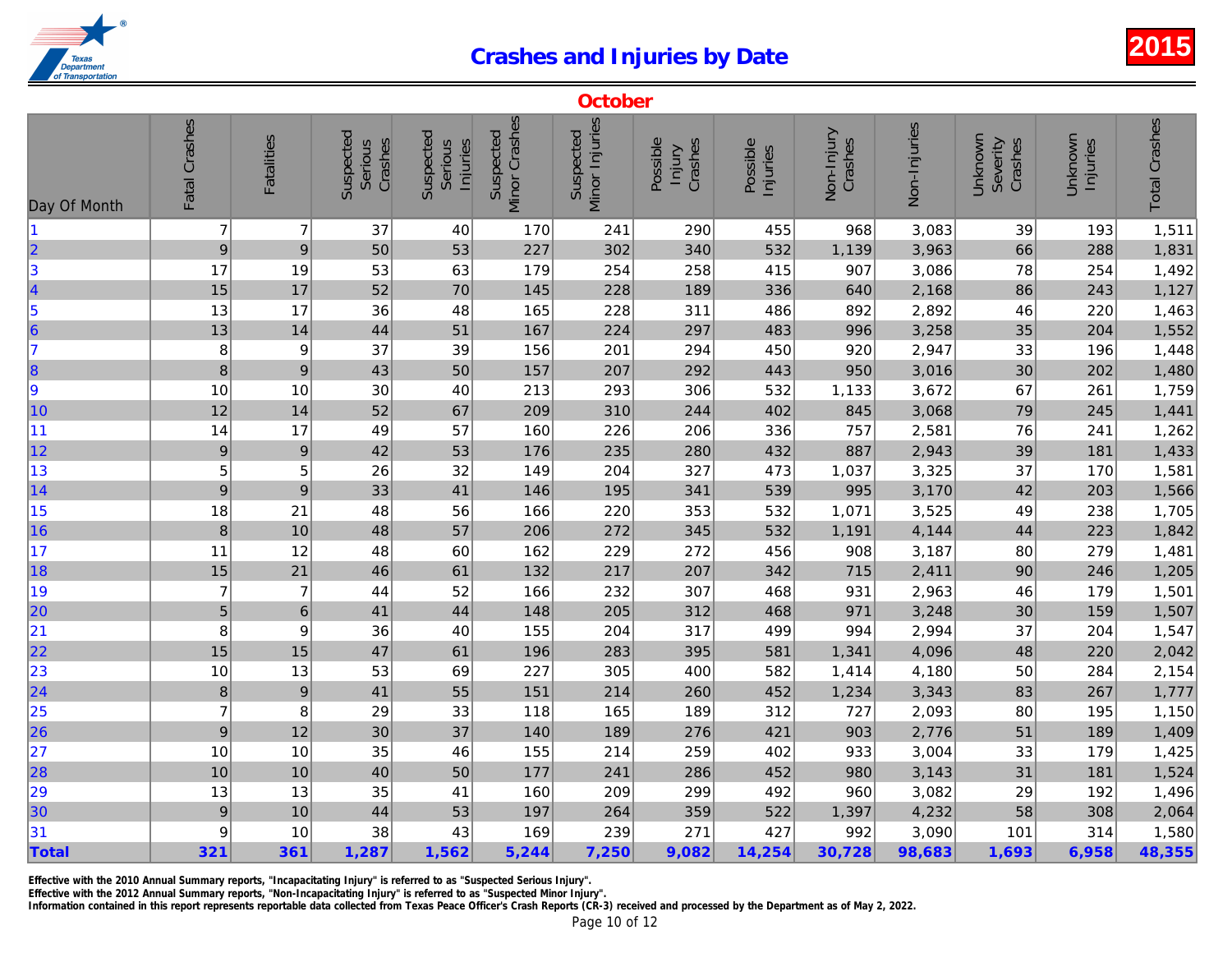| <b>Minor Crashes</b><br>Fatal Crashes<br><b>Minor Injuries</b><br>Non-Injuries<br>Suspected<br>Suspected<br>Suspected<br>Suspected<br>Non-Injury<br><b>Fatalities</b><br>Crashes<br>Crashes<br>Possible<br>Crashes<br>Serious<br>Possible<br>Serious<br>Injuries<br>Injury<br>Injuries<br>15<br>16<br>39<br>215<br>351<br>2,530<br>51<br>143<br>209<br>831<br>$\overline{7}$<br>$\bf{8}$<br>37<br>42<br>147<br>308<br>490<br>995<br>3,102<br>197<br>3<br>3,165<br>8<br>9<br>39<br>155<br>212<br>309<br>425<br>963<br>41<br>11<br>27<br>33<br>161<br>210<br>887<br>2,842<br>11<br>275<br>438<br>3,139<br>8<br>9<br>45<br>59<br>165<br>230<br>307<br>480<br>1,023<br>$\overline{5}$<br>5<br>42<br>49<br>166<br>374<br>541<br>1,084<br>3,888<br>246<br>3,208<br>48<br>61<br>167<br>244<br>256<br>402<br>988<br>4<br>4<br>2,385<br>$\boldsymbol{8}$<br>$9$<br>46<br>52<br>117<br>155<br>202<br>359<br>722<br>10<br>10<br>31<br>43<br>162<br>234<br>291<br>459<br>950<br>3,025<br>36<br>928<br>2,936<br>9<br>10<br>31<br>146<br>188<br>304<br>451<br>$\overline{7}$<br>817<br>$\overline{7}$<br>39<br>393<br>2,510<br>50<br>150<br>200<br>259<br>3,107<br>$\overline{4}$<br>42<br>45<br>209<br>297<br>464<br>973<br>4<br>148<br>32<br>214<br>272<br>1,045<br>3,476<br>14<br>17<br>44<br>320<br>541<br>$\mathbf{3}$<br>3,061<br>$\ensuremath{\mathsf{3}}$<br>42<br>160<br>218<br>946<br>50<br>268<br>433<br>14<br>33<br>37<br>161<br>802<br>2,455<br>14<br>133<br>193<br>318<br>13<br>26<br>3,040<br>13<br>40<br>160<br>206<br>317<br>456<br>995<br>8<br>39<br>3,098<br>8<br>137<br>172<br>295<br>447<br>1,123<br>46<br>12<br>12<br>38<br>214<br>3,575<br>49<br>169<br>363<br>594<br>1,103<br>27<br>1,096<br>3,467<br>10<br>14<br>46<br>169<br>216<br>313<br>495<br>4,017<br>$\sqrt{5}$<br>$\sqrt{5}$<br>61<br>171<br>391<br>73<br>259<br>615<br>1,190<br>11<br>12<br>45<br>57<br>231<br>907<br>2,933<br>147<br>231<br>410<br>10<br>13<br>27<br>122<br>162<br>194<br>312<br>2,039<br>33<br>673<br>3,278<br>9<br>10<br>43<br>51<br>158<br>233<br>319<br>488<br>997<br>3,068<br>$11$<br>13<br>29<br>38<br>145<br>212<br>431<br>276<br>1,001<br>$\overline{7}$<br>$\overline{7}$<br>42<br>49<br>177<br>3,859<br>254<br>295<br>475<br>1,199<br>$\boldsymbol{9}$<br>12<br>36<br>43<br>162<br>877<br>2,836<br>235<br>233<br>403<br>9<br>13<br>45<br>55<br>153<br>213<br>309<br>490<br>3,541<br>1,152<br>$\overline{6}$<br>$6\phantom{1}6$<br>31<br>41<br>167<br>2,981<br>118<br>256<br>391<br>1,010<br>8<br>9<br>28<br>38<br>999<br>3,162<br>141<br>189<br>206<br>342<br>11<br>34<br>45<br>182<br>3,378<br>11<br>131<br>289<br>451<br>1,024<br>266<br>6,330<br>8,465<br>13,345<br>29,300<br>294<br>1,124<br>1,397<br>4,594<br>93,101 |                         |  |  | <b>November</b> |  |  |
|--------------------------------------------------------------------------------------------------------------------------------------------------------------------------------------------------------------------------------------------------------------------------------------------------------------------------------------------------------------------------------------------------------------------------------------------------------------------------------------------------------------------------------------------------------------------------------------------------------------------------------------------------------------------------------------------------------------------------------------------------------------------------------------------------------------------------------------------------------------------------------------------------------------------------------------------------------------------------------------------------------------------------------------------------------------------------------------------------------------------------------------------------------------------------------------------------------------------------------------------------------------------------------------------------------------------------------------------------------------------------------------------------------------------------------------------------------------------------------------------------------------------------------------------------------------------------------------------------------------------------------------------------------------------------------------------------------------------------------------------------------------------------------------------------------------------------------------------------------------------------------------------------------------------------------------------------------------------------------------------------------------------------------------------------------------------------------------------------------------------------------------------------------------------------------------------------------------------------------------------------------------------------------------------------------------------------------------------------------------------------------------------------------------------------------------------------------------------------------------------------------------------------------------------------------------------------------------------------------------------------------------------------------------------------------------------------------------------------|-------------------------|--|--|-----------------|--|--|
|                                                                                                                                                                                                                                                                                                                                                                                                                                                                                                                                                                                                                                                                                                                                                                                                                                                                                                                                                                                                                                                                                                                                                                                                                                                                                                                                                                                                                                                                                                                                                                                                                                                                                                                                                                                                                                                                                                                                                                                                                                                                                                                                                                                                                                                                                                                                                                                                                                                                                                                                                                                                                                                                                                                          | Day Of Month            |  |  |                 |  |  |
|                                                                                                                                                                                                                                                                                                                                                                                                                                                                                                                                                                                                                                                                                                                                                                                                                                                                                                                                                                                                                                                                                                                                                                                                                                                                                                                                                                                                                                                                                                                                                                                                                                                                                                                                                                                                                                                                                                                                                                                                                                                                                                                                                                                                                                                                                                                                                                                                                                                                                                                                                                                                                                                                                                                          |                         |  |  |                 |  |  |
|                                                                                                                                                                                                                                                                                                                                                                                                                                                                                                                                                                                                                                                                                                                                                                                                                                                                                                                                                                                                                                                                                                                                                                                                                                                                                                                                                                                                                                                                                                                                                                                                                                                                                                                                                                                                                                                                                                                                                                                                                                                                                                                                                                                                                                                                                                                                                                                                                                                                                                                                                                                                                                                                                                                          | $\vert$ 2               |  |  |                 |  |  |
|                                                                                                                                                                                                                                                                                                                                                                                                                                                                                                                                                                                                                                                                                                                                                                                                                                                                                                                                                                                                                                                                                                                                                                                                                                                                                                                                                                                                                                                                                                                                                                                                                                                                                                                                                                                                                                                                                                                                                                                                                                                                                                                                                                                                                                                                                                                                                                                                                                                                                                                                                                                                                                                                                                                          |                         |  |  |                 |  |  |
|                                                                                                                                                                                                                                                                                                                                                                                                                                                                                                                                                                                                                                                                                                                                                                                                                                                                                                                                                                                                                                                                                                                                                                                                                                                                                                                                                                                                                                                                                                                                                                                                                                                                                                                                                                                                                                                                                                                                                                                                                                                                                                                                                                                                                                                                                                                                                                                                                                                                                                                                                                                                                                                                                                                          | 4                       |  |  |                 |  |  |
|                                                                                                                                                                                                                                                                                                                                                                                                                                                                                                                                                                                                                                                                                                                                                                                                                                                                                                                                                                                                                                                                                                                                                                                                                                                                                                                                                                                                                                                                                                                                                                                                                                                                                                                                                                                                                                                                                                                                                                                                                                                                                                                                                                                                                                                                                                                                                                                                                                                                                                                                                                                                                                                                                                                          | $\vert$ 5               |  |  |                 |  |  |
|                                                                                                                                                                                                                                                                                                                                                                                                                                                                                                                                                                                                                                                                                                                                                                                                                                                                                                                                                                                                                                                                                                                                                                                                                                                                                                                                                                                                                                                                                                                                                                                                                                                                                                                                                                                                                                                                                                                                                                                                                                                                                                                                                                                                                                                                                                                                                                                                                                                                                                                                                                                                                                                                                                                          | $\overline{\mathbf{6}}$ |  |  |                 |  |  |
|                                                                                                                                                                                                                                                                                                                                                                                                                                                                                                                                                                                                                                                                                                                                                                                                                                                                                                                                                                                                                                                                                                                                                                                                                                                                                                                                                                                                                                                                                                                                                                                                                                                                                                                                                                                                                                                                                                                                                                                                                                                                                                                                                                                                                                                                                                                                                                                                                                                                                                                                                                                                                                                                                                                          | 7                       |  |  |                 |  |  |
|                                                                                                                                                                                                                                                                                                                                                                                                                                                                                                                                                                                                                                                                                                                                                                                                                                                                                                                                                                                                                                                                                                                                                                                                                                                                                                                                                                                                                                                                                                                                                                                                                                                                                                                                                                                                                                                                                                                                                                                                                                                                                                                                                                                                                                                                                                                                                                                                                                                                                                                                                                                                                                                                                                                          | $\vert$ 8               |  |  |                 |  |  |
|                                                                                                                                                                                                                                                                                                                                                                                                                                                                                                                                                                                                                                                                                                                                                                                                                                                                                                                                                                                                                                                                                                                                                                                                                                                                                                                                                                                                                                                                                                                                                                                                                                                                                                                                                                                                                                                                                                                                                                                                                                                                                                                                                                                                                                                                                                                                                                                                                                                                                                                                                                                                                                                                                                                          | 9                       |  |  |                 |  |  |
|                                                                                                                                                                                                                                                                                                                                                                                                                                                                                                                                                                                                                                                                                                                                                                                                                                                                                                                                                                                                                                                                                                                                                                                                                                                                                                                                                                                                                                                                                                                                                                                                                                                                                                                                                                                                                                                                                                                                                                                                                                                                                                                                                                                                                                                                                                                                                                                                                                                                                                                                                                                                                                                                                                                          | 10                      |  |  |                 |  |  |
|                                                                                                                                                                                                                                                                                                                                                                                                                                                                                                                                                                                                                                                                                                                                                                                                                                                                                                                                                                                                                                                                                                                                                                                                                                                                                                                                                                                                                                                                                                                                                                                                                                                                                                                                                                                                                                                                                                                                                                                                                                                                                                                                                                                                                                                                                                                                                                                                                                                                                                                                                                                                                                                                                                                          | 11                      |  |  |                 |  |  |
|                                                                                                                                                                                                                                                                                                                                                                                                                                                                                                                                                                                                                                                                                                                                                                                                                                                                                                                                                                                                                                                                                                                                                                                                                                                                                                                                                                                                                                                                                                                                                                                                                                                                                                                                                                                                                                                                                                                                                                                                                                                                                                                                                                                                                                                                                                                                                                                                                                                                                                                                                                                                                                                                                                                          | 12                      |  |  |                 |  |  |
|                                                                                                                                                                                                                                                                                                                                                                                                                                                                                                                                                                                                                                                                                                                                                                                                                                                                                                                                                                                                                                                                                                                                                                                                                                                                                                                                                                                                                                                                                                                                                                                                                                                                                                                                                                                                                                                                                                                                                                                                                                                                                                                                                                                                                                                                                                                                                                                                                                                                                                                                                                                                                                                                                                                          | 13                      |  |  |                 |  |  |
|                                                                                                                                                                                                                                                                                                                                                                                                                                                                                                                                                                                                                                                                                                                                                                                                                                                                                                                                                                                                                                                                                                                                                                                                                                                                                                                                                                                                                                                                                                                                                                                                                                                                                                                                                                                                                                                                                                                                                                                                                                                                                                                                                                                                                                                                                                                                                                                                                                                                                                                                                                                                                                                                                                                          | 14                      |  |  |                 |  |  |
|                                                                                                                                                                                                                                                                                                                                                                                                                                                                                                                                                                                                                                                                                                                                                                                                                                                                                                                                                                                                                                                                                                                                                                                                                                                                                                                                                                                                                                                                                                                                                                                                                                                                                                                                                                                                                                                                                                                                                                                                                                                                                                                                                                                                                                                                                                                                                                                                                                                                                                                                                                                                                                                                                                                          | 15                      |  |  |                 |  |  |
|                                                                                                                                                                                                                                                                                                                                                                                                                                                                                                                                                                                                                                                                                                                                                                                                                                                                                                                                                                                                                                                                                                                                                                                                                                                                                                                                                                                                                                                                                                                                                                                                                                                                                                                                                                                                                                                                                                                                                                                                                                                                                                                                                                                                                                                                                                                                                                                                                                                                                                                                                                                                                                                                                                                          | 16                      |  |  |                 |  |  |
|                                                                                                                                                                                                                                                                                                                                                                                                                                                                                                                                                                                                                                                                                                                                                                                                                                                                                                                                                                                                                                                                                                                                                                                                                                                                                                                                                                                                                                                                                                                                                                                                                                                                                                                                                                                                                                                                                                                                                                                                                                                                                                                                                                                                                                                                                                                                                                                                                                                                                                                                                                                                                                                                                                                          | 17                      |  |  |                 |  |  |
|                                                                                                                                                                                                                                                                                                                                                                                                                                                                                                                                                                                                                                                                                                                                                                                                                                                                                                                                                                                                                                                                                                                                                                                                                                                                                                                                                                                                                                                                                                                                                                                                                                                                                                                                                                                                                                                                                                                                                                                                                                                                                                                                                                                                                                                                                                                                                                                                                                                                                                                                                                                                                                                                                                                          | 18                      |  |  |                 |  |  |
|                                                                                                                                                                                                                                                                                                                                                                                                                                                                                                                                                                                                                                                                                                                                                                                                                                                                                                                                                                                                                                                                                                                                                                                                                                                                                                                                                                                                                                                                                                                                                                                                                                                                                                                                                                                                                                                                                                                                                                                                                                                                                                                                                                                                                                                                                                                                                                                                                                                                                                                                                                                                                                                                                                                          | 19                      |  |  |                 |  |  |
|                                                                                                                                                                                                                                                                                                                                                                                                                                                                                                                                                                                                                                                                                                                                                                                                                                                                                                                                                                                                                                                                                                                                                                                                                                                                                                                                                                                                                                                                                                                                                                                                                                                                                                                                                                                                                                                                                                                                                                                                                                                                                                                                                                                                                                                                                                                                                                                                                                                                                                                                                                                                                                                                                                                          | 20                      |  |  |                 |  |  |
|                                                                                                                                                                                                                                                                                                                                                                                                                                                                                                                                                                                                                                                                                                                                                                                                                                                                                                                                                                                                                                                                                                                                                                                                                                                                                                                                                                                                                                                                                                                                                                                                                                                                                                                                                                                                                                                                                                                                                                                                                                                                                                                                                                                                                                                                                                                                                                                                                                                                                                                                                                                                                                                                                                                          | 21                      |  |  |                 |  |  |
|                                                                                                                                                                                                                                                                                                                                                                                                                                                                                                                                                                                                                                                                                                                                                                                                                                                                                                                                                                                                                                                                                                                                                                                                                                                                                                                                                                                                                                                                                                                                                                                                                                                                                                                                                                                                                                                                                                                                                                                                                                                                                                                                                                                                                                                                                                                                                                                                                                                                                                                                                                                                                                                                                                                          | 22                      |  |  |                 |  |  |
|                                                                                                                                                                                                                                                                                                                                                                                                                                                                                                                                                                                                                                                                                                                                                                                                                                                                                                                                                                                                                                                                                                                                                                                                                                                                                                                                                                                                                                                                                                                                                                                                                                                                                                                                                                                                                                                                                                                                                                                                                                                                                                                                                                                                                                                                                                                                                                                                                                                                                                                                                                                                                                                                                                                          | 23                      |  |  |                 |  |  |
|                                                                                                                                                                                                                                                                                                                                                                                                                                                                                                                                                                                                                                                                                                                                                                                                                                                                                                                                                                                                                                                                                                                                                                                                                                                                                                                                                                                                                                                                                                                                                                                                                                                                                                                                                                                                                                                                                                                                                                                                                                                                                                                                                                                                                                                                                                                                                                                                                                                                                                                                                                                                                                                                                                                          | 24                      |  |  |                 |  |  |
|                                                                                                                                                                                                                                                                                                                                                                                                                                                                                                                                                                                                                                                                                                                                                                                                                                                                                                                                                                                                                                                                                                                                                                                                                                                                                                                                                                                                                                                                                                                                                                                                                                                                                                                                                                                                                                                                                                                                                                                                                                                                                                                                                                                                                                                                                                                                                                                                                                                                                                                                                                                                                                                                                                                          | 25                      |  |  |                 |  |  |
|                                                                                                                                                                                                                                                                                                                                                                                                                                                                                                                                                                                                                                                                                                                                                                                                                                                                                                                                                                                                                                                                                                                                                                                                                                                                                                                                                                                                                                                                                                                                                                                                                                                                                                                                                                                                                                                                                                                                                                                                                                                                                                                                                                                                                                                                                                                                                                                                                                                                                                                                                                                                                                                                                                                          | 26                      |  |  |                 |  |  |
|                                                                                                                                                                                                                                                                                                                                                                                                                                                                                                                                                                                                                                                                                                                                                                                                                                                                                                                                                                                                                                                                                                                                                                                                                                                                                                                                                                                                                                                                                                                                                                                                                                                                                                                                                                                                                                                                                                                                                                                                                                                                                                                                                                                                                                                                                                                                                                                                                                                                                                                                                                                                                                                                                                                          | 27                      |  |  |                 |  |  |
|                                                                                                                                                                                                                                                                                                                                                                                                                                                                                                                                                                                                                                                                                                                                                                                                                                                                                                                                                                                                                                                                                                                                                                                                                                                                                                                                                                                                                                                                                                                                                                                                                                                                                                                                                                                                                                                                                                                                                                                                                                                                                                                                                                                                                                                                                                                                                                                                                                                                                                                                                                                                                                                                                                                          | 28                      |  |  |                 |  |  |
|                                                                                                                                                                                                                                                                                                                                                                                                                                                                                                                                                                                                                                                                                                                                                                                                                                                                                                                                                                                                                                                                                                                                                                                                                                                                                                                                                                                                                                                                                                                                                                                                                                                                                                                                                                                                                                                                                                                                                                                                                                                                                                                                                                                                                                                                                                                                                                                                                                                                                                                                                                                                                                                                                                                          | 29                      |  |  |                 |  |  |
|                                                                                                                                                                                                                                                                                                                                                                                                                                                                                                                                                                                                                                                                                                                                                                                                                                                                                                                                                                                                                                                                                                                                                                                                                                                                                                                                                                                                                                                                                                                                                                                                                                                                                                                                                                                                                                                                                                                                                                                                                                                                                                                                                                                                                                                                                                                                                                                                                                                                                                                                                                                                                                                                                                                          | 30                      |  |  |                 |  |  |
|                                                                                                                                                                                                                                                                                                                                                                                                                                                                                                                                                                                                                                                                                                                                                                                                                                                                                                                                                                                                                                                                                                                                                                                                                                                                                                                                                                                                                                                                                                                                                                                                                                                                                                                                                                                                                                                                                                                                                                                                                                                                                                                                                                                                                                                                                                                                                                                                                                                                                                                                                                                                                                                                                                                          | <b>Total</b>            |  |  |                 |  |  |

Effective with the 2010 Annual Summary reports, "Incapacitating Injury" is referred to as "Suspected Serious Injury".

Effective with the 2012 Annual Summary reports, "Non-Incapacitating Injury" is referred to as "Suspected Minor Injury".